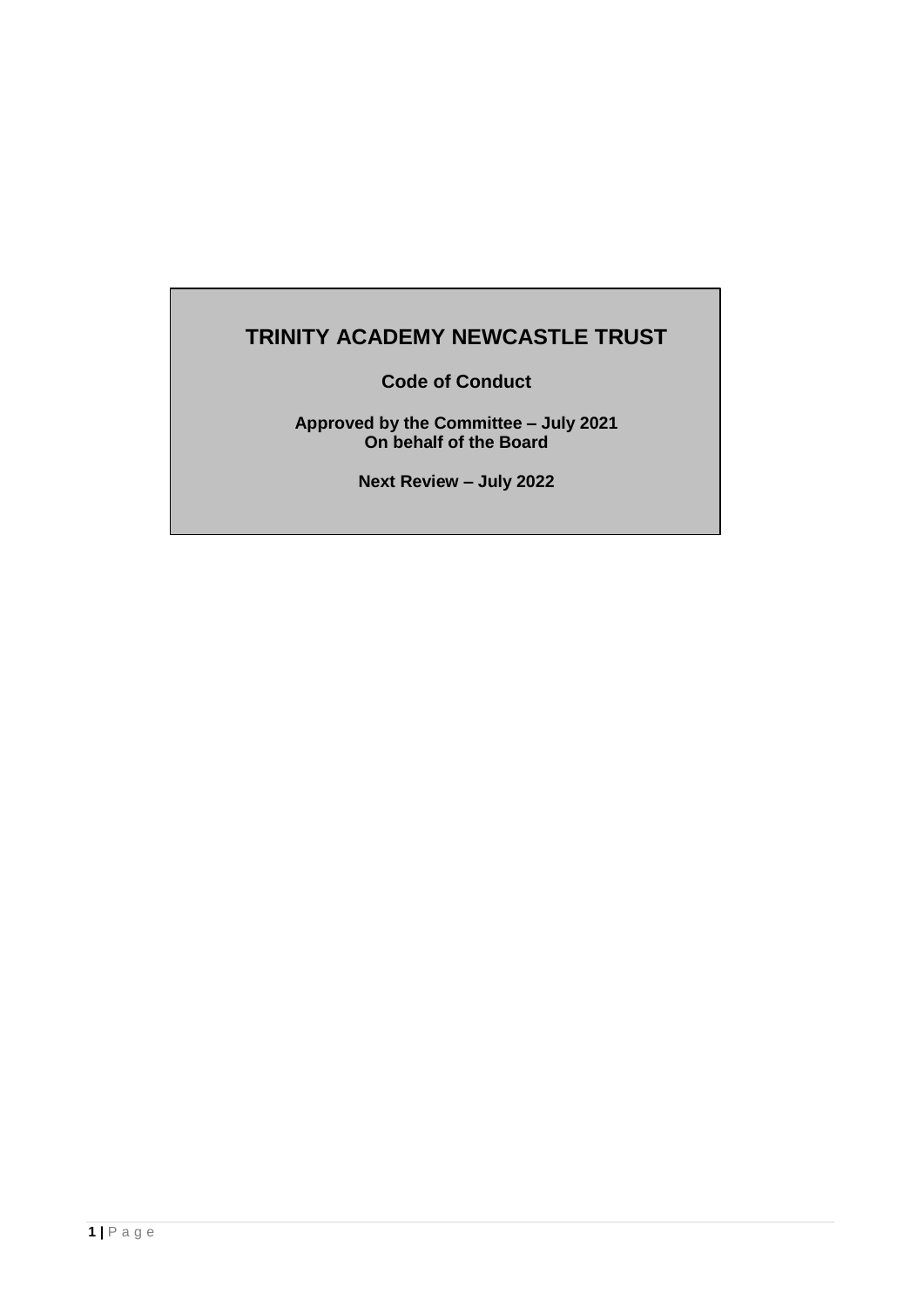## **1 Purpose**

- To outline the rules that apply to staff employed at Trinity Academy Newcastle Trust (The Trust)
- To keep children safe by clarifying which behaviours constitute safe practice and which behaviours should be avoided.
- To differentiate a continuum of concerning behaviour and what this may look like, with a repeated emphasis that ALL behaviours should be reported directly to the Head teacher by all employees and volunteers, whether they are believed to be 'low-level' or not.
- To assist adults working with children to work safely and responsibly and to monitor their own standards and practice.
- To support managers and employers in setting clear expectations of behaviour and/or codes of practice relevant to the services being provided.
- To support employers in giving a clear message that unlawful or unsafe behaviour is unacceptable and that, where appropriate, disciplinary or legal action will be taken.
- To support safer recruitment practice.
- To minimise the risk of misplaced or malicious allegations made against adults who work with children and young people.
- To reduce the incidence of positions of trust being abused or misused.
- To ensure that a contribution to a culture of vigilance is maintained consistently by all staff, who annually contribute to the reviewing of this policy.

## **2 Roles and Responsibilities**

- **Board of Directors:** The Board of Directors has a general role in ensuring that appropriate standards of conduct are established and maintained. Members of the Board of Directors may also be involved in dealing with specific declarations made by employees under the code.
- **CEO:** The CEO is responsible for ensuring that staff are made aware of the Code of Conduct as part of their induction programme. They will also consider declarations made by the employees under the code and will ensure appropriate action is taken to deal with any alleged breaches.
- **Employees:** All staff employed at The Trust are required to keep to the standards of this code and carry out their duties honestly and fairly. Failure to do so is a serious matter and could result in disciplinary action including dismissal. Staff should therefore read the document carefully and if they have any queries contact their immediate line manager or Head of School.

### **3 Principles for the Whole Workforce**

Everyone who comes into contact with children and their families has a role to play in safeguarding children. Therefore it is important that ALL staff:

- Ensure that they listen to and reflect on the voice of the child at ALL times and take seriously any concerns raised to them by a child
- Ensure that they report any concerns of harm to any child to the Designated Safeguarding Lead immediately.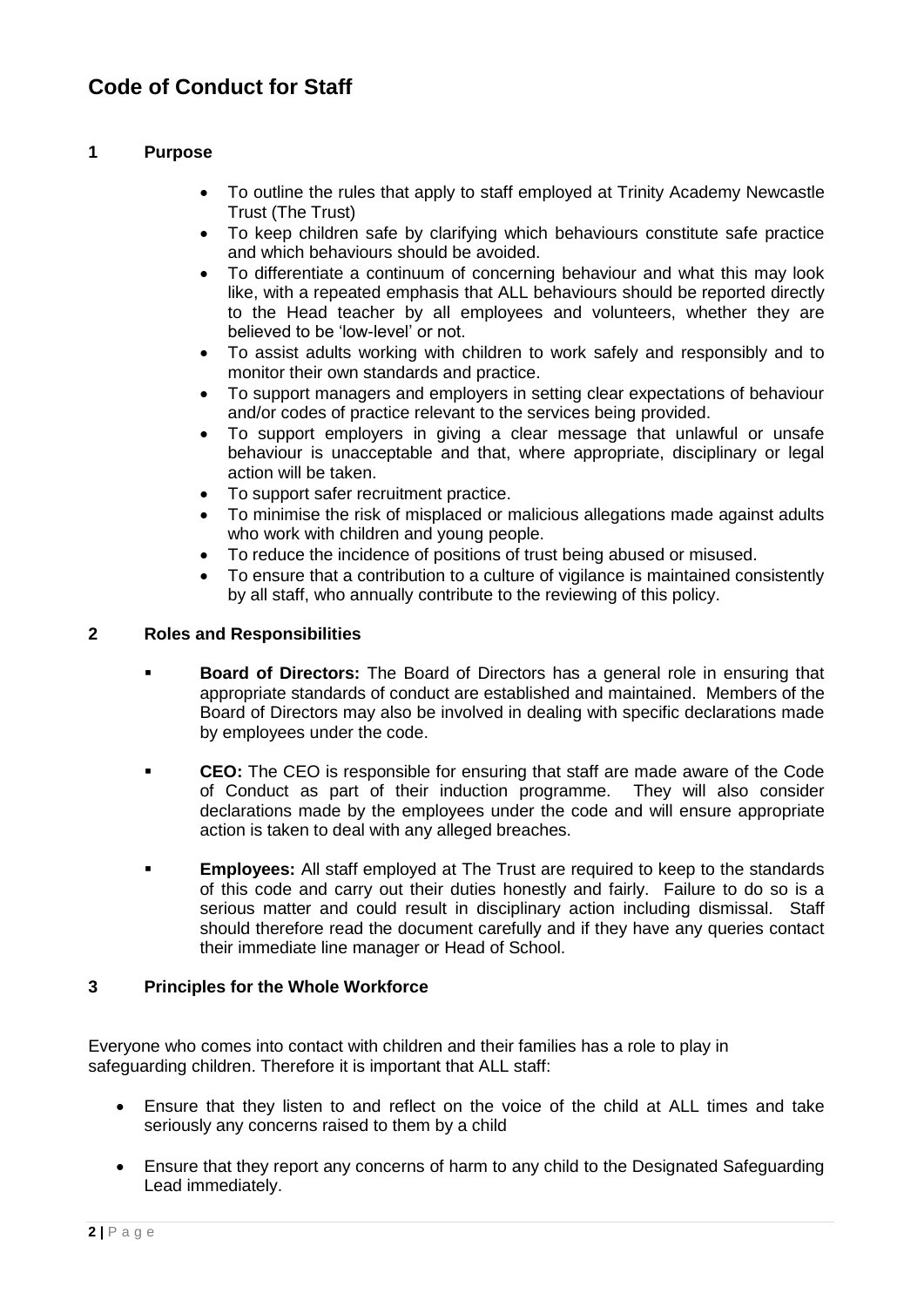- Ensure that they record any information shared directly with them by a child or observed/witnessed with the Designated Safeguarding Lead immediately.
- This could include sharing information on behalf of the Designated Safeguarding Lead with other agencies
- Ensure that they maintain an attitude of 'it could happen here' and report any concerns regarding the behaviour of an adult/staff member in school directly to the Head of School or CEO if the allegation is in relation to the Head of School or Executive Head of School and to the Chair of Governors if the allegation is relation to the CEO.
- Ensure that they attend regular training/updates to support them in recognising the signs and symptoms of abuse, particularly in support of early identification of needs of children to prevent an escalation of risk to the child.
- The welfare of the child is paramount
- It is the responsibility of all adults to safeguard and promote the welfare of children and young people. This responsibility extends to a duty of care for those adults employed, commissioned or contracted to work with children and young people.
- Staff who work with children are responsible for their own actions and behaviour and should avoid any conduct which would lead any reasonable person to question their motivation and intentions.
- Staff should work and be seen to work in an open and transparent way. Staff should inform Central HR of any role held outside of school that may directly impact on their role in school e.g. tutoring, sports coach, online blogger, social influencer,
- Staff should acknowledge that deliberately invented/malicious allegations are extremely rare and that all concerns should be reported and recorded.
- Staff should discuss and/or take advice promptly from their line manager if they acted in a way which may give rise to concern.
- Staff should apply the same professional standards regardless of culture, disability, gender, language, racial origin, religious belief and/or sexual orientation.
- Staff should not consume or be under the influence of alcohol or substances, including prescribed medication which may affect their ability to care for children.
- Staff should be aware that breaches of the law and other professional guidelines could result in disciplinary action being taken against them, criminal action and/or other proceedings including barring by Disclosure and Barring Service (DBS) from working in regulatory activity or for serious misconduct prohibition from teaching by the Teaching Regulatory Body (TRA).
- Staff should continually monitor and review their practice, and ensure they are aware of and understand the settings policies and practice. For example, CP Policy, Peer on Peer/Child on Child Abuse Policy/practice, arrangements for management of allegations against staff, Staff code of conduct, Whistleblowing Policy and the safeguarding partnership arrangements.
- Staff should ensure that they follow and apply the same agreed standards of the staff code of conduct when working remotely or providing remote home learning to children.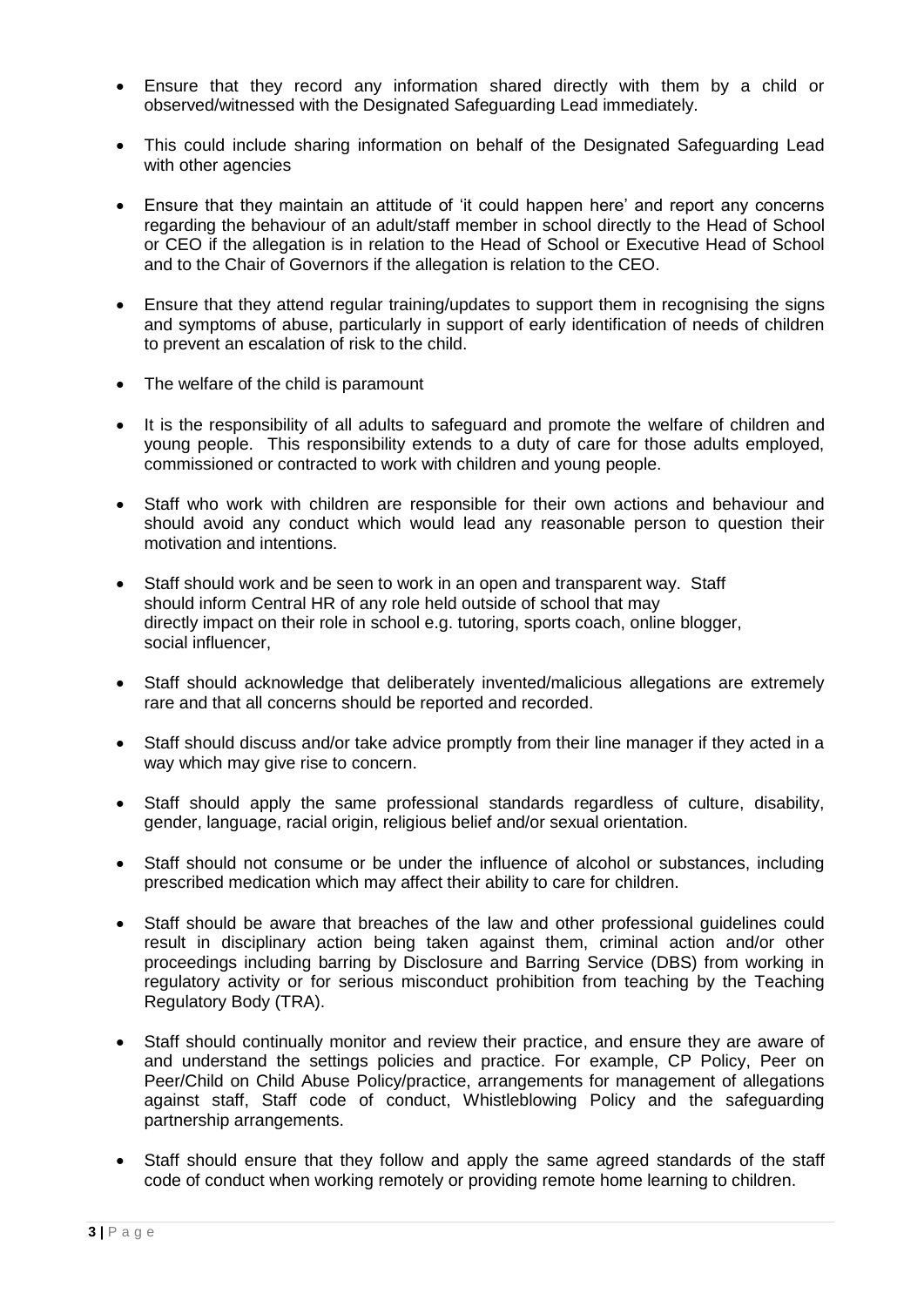- It is not enough for people working for The Trust to avoid doing wrong. All employees should avoid anything which could give the impression or appearance of doing wrong.
- All staff are expected to set an example to the young people and community in which we work, in terms of dress and appearance. The Trust definition of appropriate dress is 'professional business wear' and all staff must wear ID at all times.

#### **4 Induction**

The Trust and the Board of Directors recognise that good induction, directly linked to appraisal, CPD and the probationary period, are essential components in the development of a successful workforce.

Good induction is recognition of the contribution all staff make to the success of the Trust and benefits both the new employee and The Trust.

For more information on The Trust induction process please refer to the Induction Policy.

### **5 Professionalism and maintaining trust in the profession**

You must maintain appropriate professional boundaries, avoid improper contact or relationships with learners and respect your unique position of trust as a member of staff. You should avoid situations both within and out of the professional context, including alcohol and drug use; which could be in breach of the criminal law, or may call into question your fitness to work within an educational setting.

You should maintain at all times an awareness that as a member of staff, you are a role model to learners.

#### **Professional Responsibilities towards Learners**

Staff should establish professional boundaries, and recognise the negative impact that actual or perceived breaches of these would have upon learners and the confidence of the public. With regard to relationships with learners, you should:

#### • **in managing behaviour:**

- be aware of and adhere to behaviour management protocols and strategies and not harm or use physical violence against a learner in or out with the educational establishment context.

- take into account reasonable norms and best practice when conducting interviews with learners, in a disciplinary context, and have due regard to their age, stage and individual circumstances.

- appreciate fully that the onus is upon you as the member of staff and not the learner to distance yourself from any potentially inappropriate situation.
- avoid sexual contact with or remarks towards a learner of school age, regardless of the apparent consent of the individual concerned.
- be mindful that professional boundaries can be perceived to extend beyond a learner's educational establishment leaving date; therefore, in situations of this nature, you should exercise great care and professional judgement, taking into account all the factors involved;
- not attempt to establish an inappropriate relationship with any learner by means which might include (but are not limited to):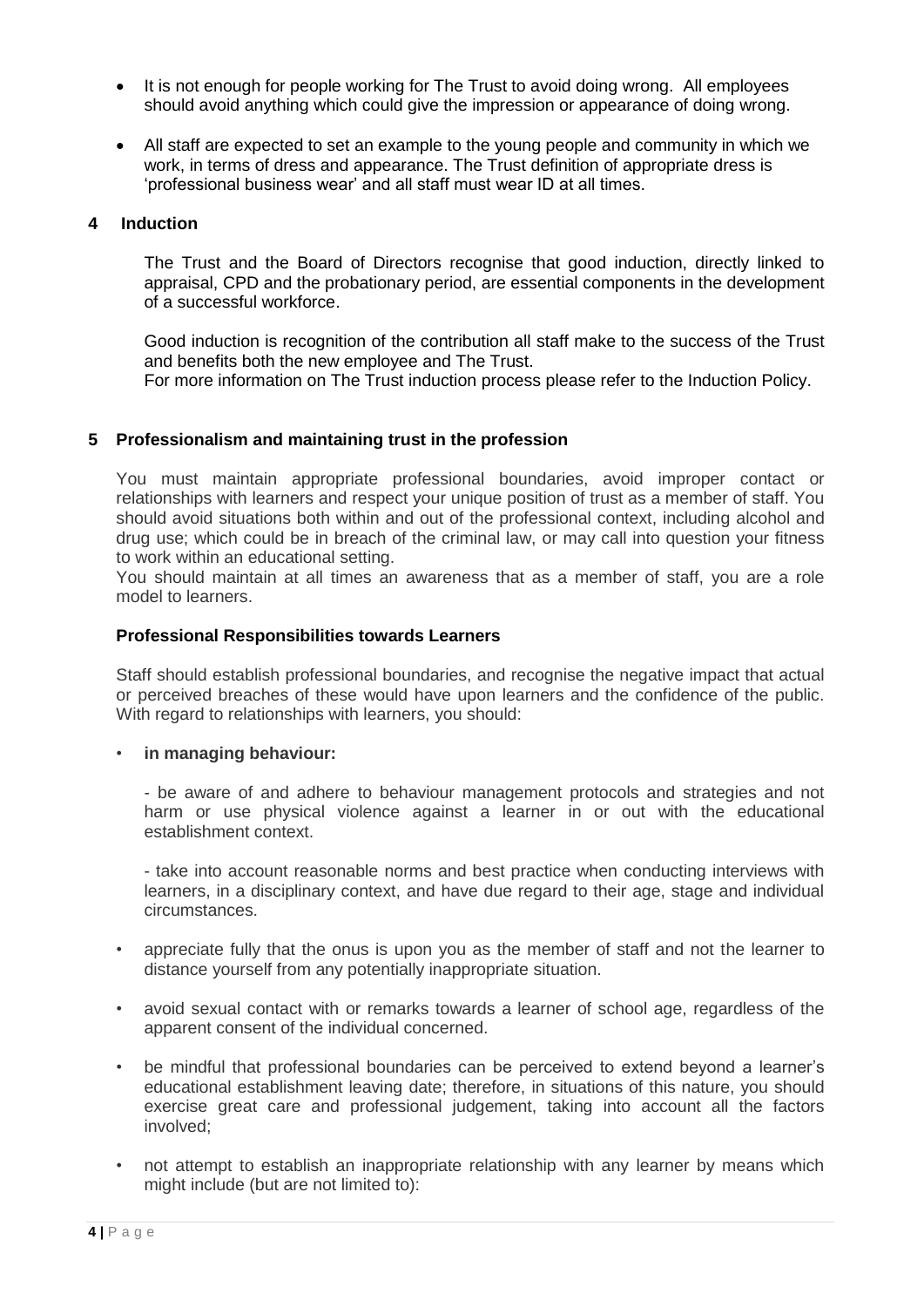- communication of a personal nature;
- engaging in an inappropriate way through the internet or by other means with learners;
- sending e-mails or text messages to learners, of an inappropriate nature.

Members of staff may have access to confidential information about learners in order to undertake their everyday responsibilities. In some circumstances staff may be given additional highly sensitive or private information. They should never use confidential or personal information about a learner or her/his family for their own, or others' advantage (including that of partners, friends, relatives or other organisations). Information must never be used to intimidate, humiliate, or embarrass the learner. Confidential information about a leaner should never be used casually in conversation or shared with any person other than on a need to know basis. In circumstances where the leaner's identity does not need to be disclosed the information should be used anonymously:

This means that staff:

- are expected to treat information they receive about learner in a discreet and confidential manner.
- in any doubt about sharing information they hold or which has been requested of them should seek advice from a senior member of staff
- need to be cautious when passing information to others about a learner.
- take care to avoid becoming personally involved in a learner's personal affairs.
- be aware of the potential dangers of being alone with a learner (in particular under 18 years of age) in a private or isolated situation, using common sense and professional judgement to avoid circumstances which are, or could be, perceived to be of an inappropriate nature. This is also the case in connection with social networking websites, out with the setting of the educational establishment and in subject areas such as music, physical education and drama.
- be mindful that the internet and social networking can quickly blur the professional boundary between teacher and learner. Teachers need to be alert to the risk that actions which might, on the face of it, seem quite innocent, can be misunderstood and misconstrued by others;
- avoid inappropriate communication (including via social networking) with individuals under 18 or in relation to whom you may be in a position of trust or have a professional relationship;
- not by any means or in any circumstances, make, view or access illegal or inappropriate images of learners or protected adults;
- be mindful of the negative impact of being under the influence of alcohol in the professional setting.

#### **As a member of staff:**

- you must treat sensitive, personal information about learners with respect and confidentiality and not disclose it unless required to do so by your employer or by law.
- you must be truthful, honest and fair in relation to information you provide about learners;
- you should aim to be a positive role model to learners and motivate and inspire them to realise their full potential;
- you should recognise your role as a professional in delivering better outcomes for learner;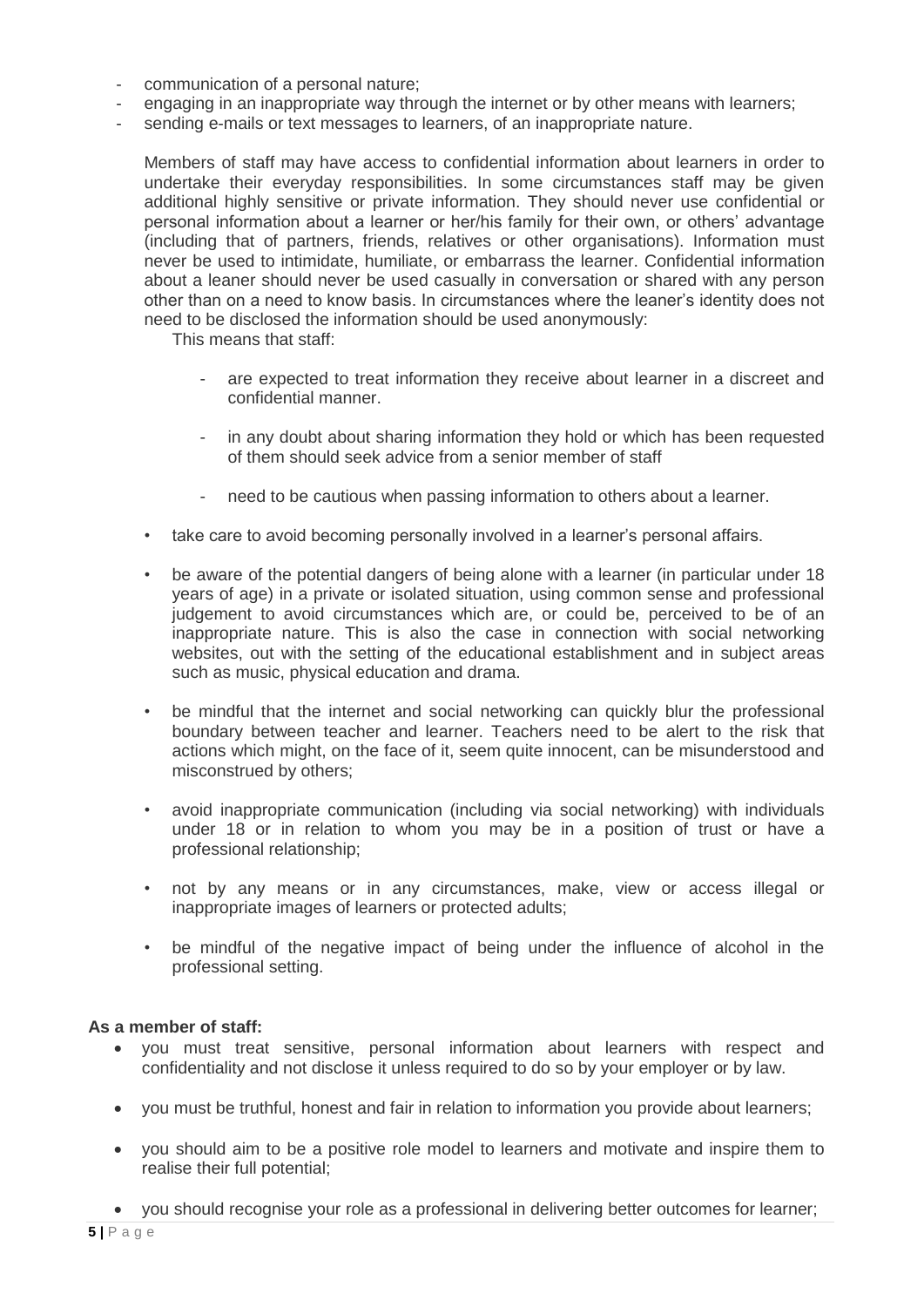- you must understand the principles of assessment, recording and reporting.
- You should display a sensitive and positive attitude towards differences among learners and identify and respond appropriately to those with difficulties in, or barriers to, learning. When necessary, you should seek advice in relation to their additional support needs.
- you should identify and respond appropriately to indicators of the wellbeing and welfare of learners, including bullying and discrimination, ensuring that their initiative and independent learning are encouraged and nurtured.
- No single professional can have a full picture of a leaner's needs and circumstances. If learners and families are to receive the right help at the right time, everyone who comes into contact with them has a role to play in identifying concerns, sharing information and taking prompt action.
- Any staff member who has a concern about a leaner's welfare must follow the referral and recording processes of the Trust (i.e. CPOMS).

Staff need to be aware that it is not uncommon for learners to be strongly attracted to a member of staff and/or develop a heterosexual or homosexual infatuation. All situations should be responded to sensitively to maintain the dignity of all concerned.

# **Staff must:**

- report any indications (verbal, written or physical) that suggest a learner may be infatuated with a member of staff.
- Any staff member who discovers that an act of Female Genital Mutilation appears to have been carried out on a girl under the age of 18, the member of staff must report this to the designated safeguarding lead.
- Staff are subject to a duty under section 26 of the Counter-Terrorism and Security Act 2015 (the CTSA 2015), in the exercise of their functions, to have "due regard to the need to prevent people from being drawn into terrorism". This duty is known as the Prevent duty. You should ensure that learners are safe from terrorist and extremist material when accessing the internet in school. Any instances must be reported to the designated safeguarding lead.
- You must ensure that all speakers/visitors invited into the Trust are planned and have been appropriately risk assessed through the Trust procedures [Vetting/Visitor Policy,](../../Trust%20Policies%201819/Vetting%20and%20Visitors%20Policy%201819.pdf) considering carefully whether the views being expressed, or likely to be expressed, constitute extremist views that risk drawing people into terrorism or are shared by terrorist groups. In these circumstances, the event will not be allowed to proceed.
- you must maintain an up-to-date knowledge and understanding of, implement, and comply with, leaner and protected adult procedures as they may currently apply in your workplace;
- the protection of learners and protected adults is of the utmost importance. A member of staff cannot ignore behavior, inclusive of a continuum of concerning behaviours of any colleague which he or she may genuinely feel falls short of norms and standards in this regard and such concerns should be raised through the procedures available. [Confidential](file://///newcastle/7033dfs/Shared/Information/Policies/Trust%20Policies%2020-21/Whistleblowing%20and%20Confidential%20Reporting%20of%20Concerns%20Policy%2021-22.pdf)  [Reporting of Concerns Policy \(Whistleblowing\)](file://///newcastle/7033dfs/Shared/Information/Policies/Trust%20Policies%2020-21/Whistleblowing%20and%20Confidential%20Reporting%20of%20Concerns%20Policy%2021-22.pdf)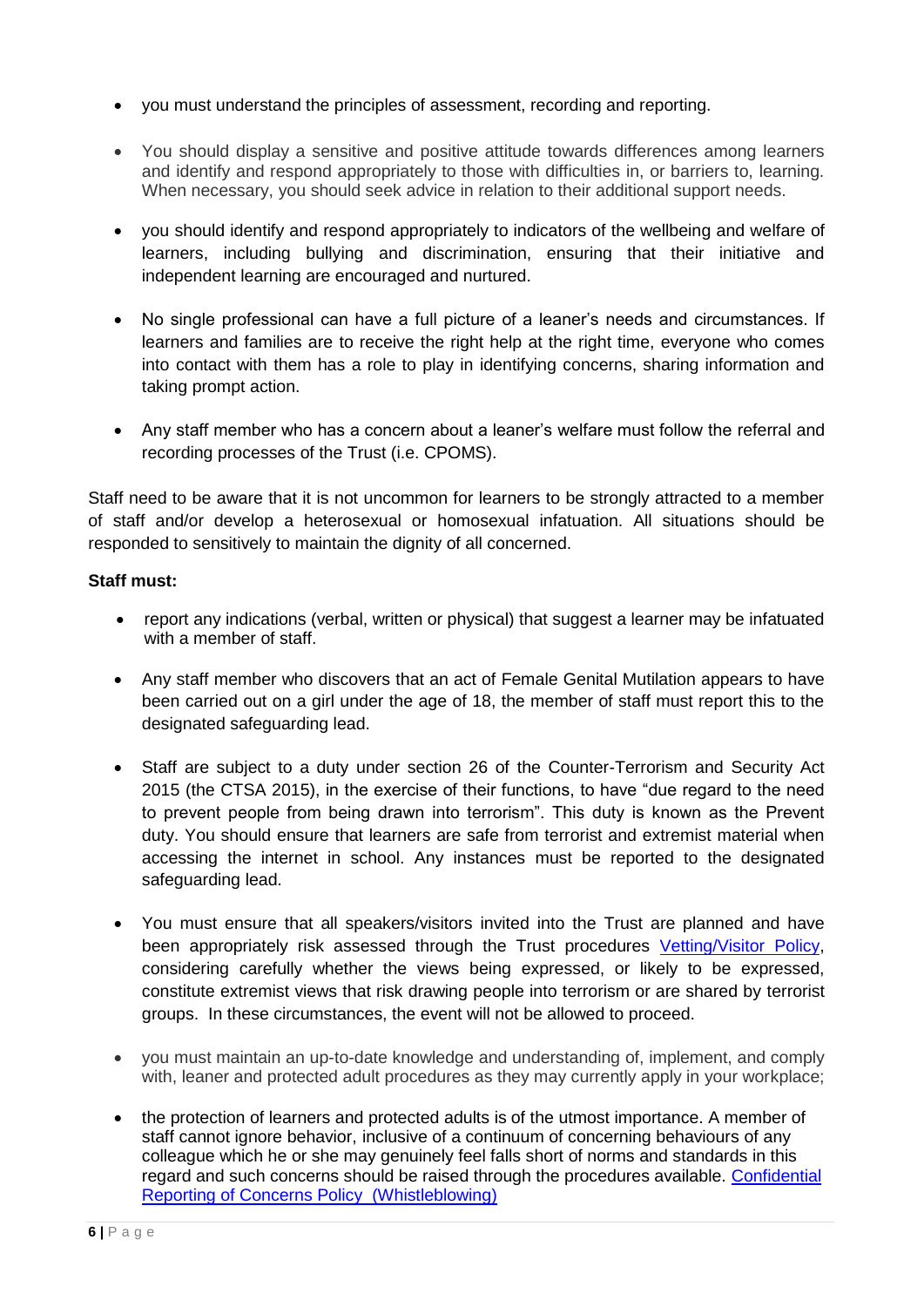# **Physical Contact**

 Some staff, for example, those who teach PE and games, or who offer music tuition will on occasions have to initiate physical contact with leaners in order to support a leaner so they can perform a task safely, to demonstrate the use of a particular piece of equipment/instrument or assist them with an exercise.

This should be done with the learner's agreement, you should:

- consider alternatives, where it is anticipated that a learner might misinterpret any such contact, perhaps involving another member of staff, or a less vulnerable learner in the demonstration.
- be familiar with and follow recommended DfES guidance
- always explain to a learner the reason why contact is necessary and what form that contact will take.

Staff should undertake a risk assessment in relation to the specific nature and implications when **one to one** work is necessary, for each worker. In addition, each assessment should take into account the individual needs of each learner. Any arrangements should be reviewed on a regular basis.

Staff should:

- avoid meetings with learners in remote, secluded areas of school
- ensure there is visual access and/or an open door in one to one situations
- inform other staff of the meeting beforehand, assessing the need to have them present or close by
- avoid use of 'engaged' or equivalent signs wherever possible. Such signs may create an opportunity for secrecy or the interpretation of secrecy
- always report any situation where a leaner becomes distressed or angry to a senior colleague
- consider the needs and circumstances of the learner/learners involved.

There may be occasions when a distressed learner needs comfort and reassurance. This may include age appropriate physical contact. Staff should remain self-aware at all times in order that their contact is not threatening, intrusive or subject to misinterpretation.

Where a member of staff has a particular concern about the need to provide this type of care and reassurance s/he should seek further advice from a senior manager.

All learners have a right to safety, privacy and dignity when contact of an intimate nature is required (for example assisting with toileting or removing wet/soiled clothing). A care plan should be drawn up and agreed with parents for all learners who require intimate care on a regular basis.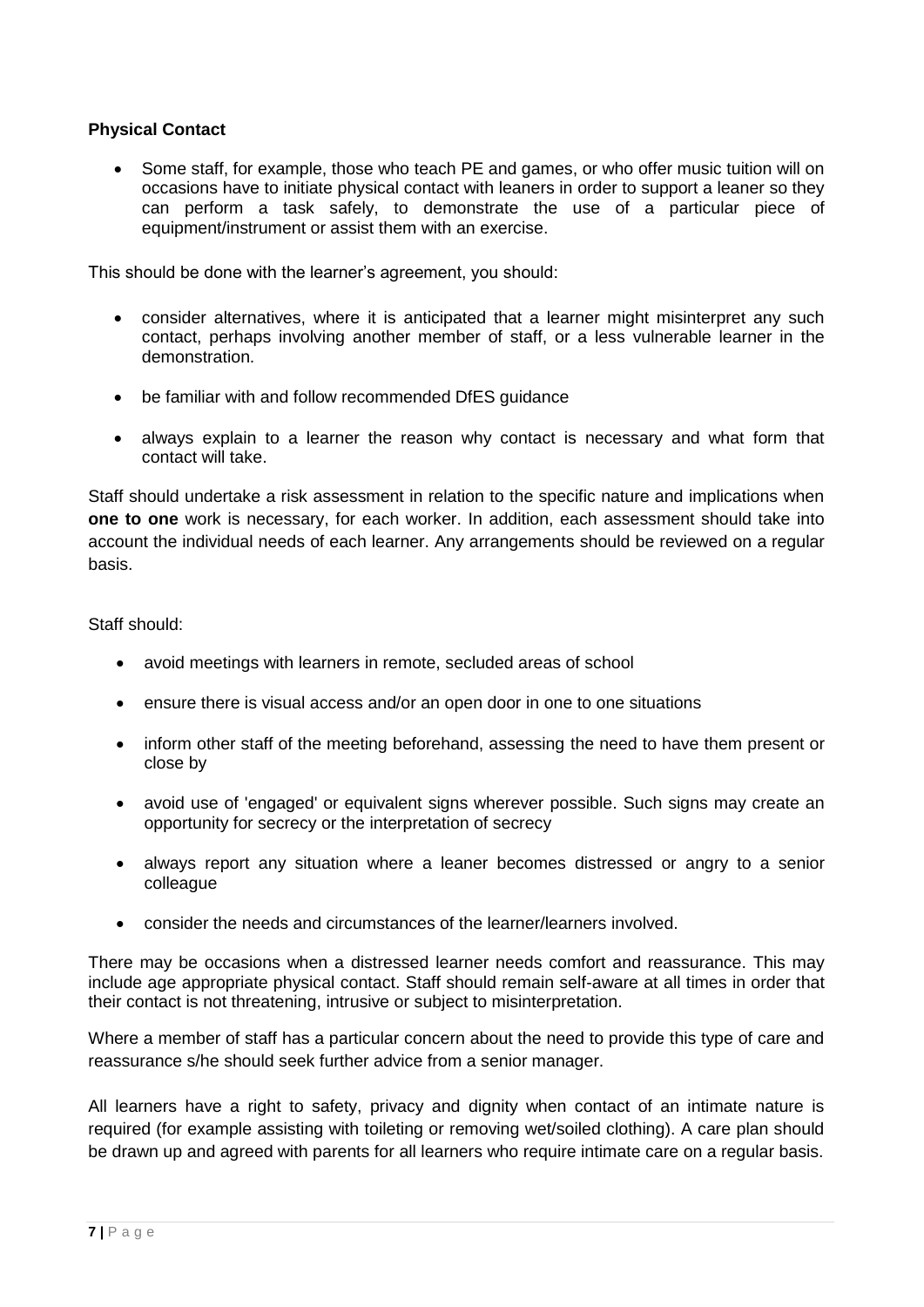Learners should be encouraged to act as independently as possible and to undertake as much of their own personal care as is practicable. When assistance is required, staff should ensure that another appropriate adult is in the vicinity and is aware of the task to be undertaken.

# **Staff should:**

- Adhere to The Trust's intimate care guidelines
- Makes other staff aware of the task being undertaken
- Explain to the learner what is happening
- Consult with colleagues where any variation from agreed procedure/car plan is necessary
- Record the justification for any variations to the agreed procedure/ care plan and share this information with parents.

# **Transporting learners in private vehicles**

- Any driver using their own vehicle while carrying out their duties must have authorisation of the HOS. Driver documentation must be registered and authorised by Central Admin prior to use of the vehicle
- Wherever possible and practicable it is advisable that transport is undertaken other than in private vehicles, with at least one adult additional to the driver acting as an escort and:

- plan and agree arrangements with all parties in advance, responding sensitively and flexibly to disagreements

- ensure that they are alone with a leaner for the minimum time possible

- be aware that the safety and welfare of the leaner is their responsibility until this is safely passed over to a parent/carer

- report the nature of the journey, the route and expected time of arrival in accordance with agreed procedures

- ensure that their behaviour and all arrangements ensure vehicle, passenger and driver safety

 All drivers who are driving their own vehicle must have undertaken as a minimum, theoretical training and a practical assessment course, followed by regular reassessments over a 4 year period please refer to the Safe use of Motor Vehicle policy for further information.

### **Educational Visits and After School Clubs etc.**

Staff should take particular care when supervising learners in the less formal atmosphere of a residential setting or after-school activity.

- Follow all procedures as set out in the Educational visits Policy
- Ensure that their behavior remains professional at all times

### **Home Visits**

The Trust follows a home-based model of service delivery which happens over a normal working week and does not include any out of hours working. Outreach working can occur within the home of the leaner or at an appropriate public building, such as a library. Therefore, it is a core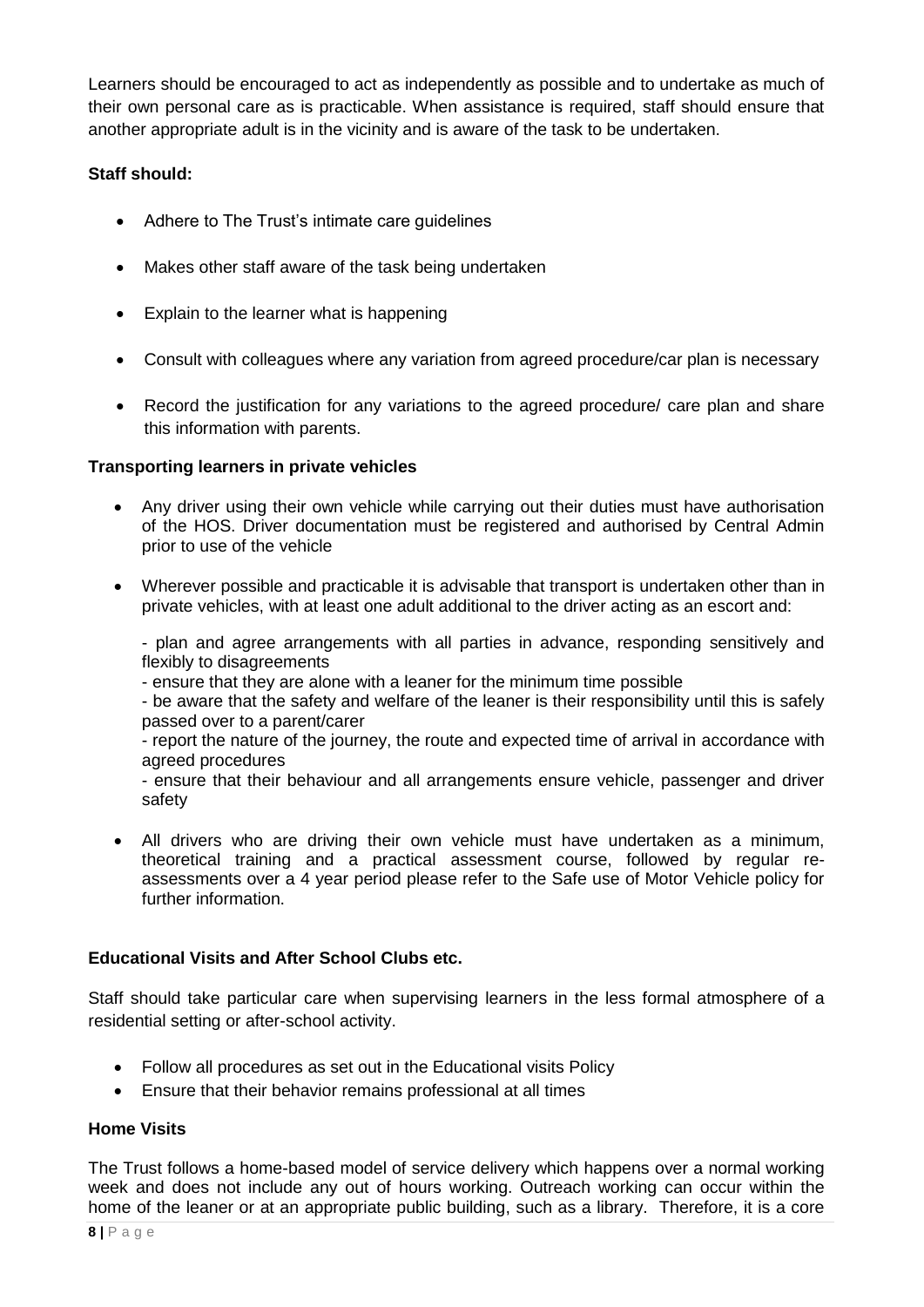expectation of the service that Outreach Workers will be required to work alone and make unaccompanied visits to public buildings, such as libraries and the homes of leaners. The safety of learners, their families and Outreach Workers is paramount and the Trust is committed to minimising the risks of lone working for its employees.

*Outreach Workers must ensure that their Line Manager, Reception Admin Staff and the HR department have up to date work mobile phone numbers and personal phone numbers.*

### **Guardian 24 App must be used as instructed for ALL outreach activities**

Please refer to Lone Working policy for further guidance.

#### **Positive Behaviour Management**

All learners have a right to be treated with respect and dignity. Corporal punishment is unlawful in all schools. Equally, staff should not use any form of degrading treatment to punish a learner. The use of humour can help to defuse a situation. The use of sarcasm, demeaning or insensitive comments towards learners is not acceptable in any situation.

We believe it is the duty of all staff, through everyday contact with leaners, to be cognizant of the ever-present opportunities to promote and teach positive behaviour. Positive behaviour can be promoted and directly taught by all adults in school throughout the school day by:

- All adults modelling appropriate and respectful behaviour toward leaners and each other in all their interactions;
- Setting appropriate boundaries for leaner behaviour and applying these consistently;
- Demonstrating empathy and understanding of leaner behaviour and needs;
- Seeking the views of leaners and listening to what they have to say;
- Proving leaners with feedback in constructive and informative ways;
- Applying positive consequences to encourage the learning of appropriate behaviour;
- Applying negative consequences to discourage the learning of inappropriate behaviour;
- Showing respect and understanding to all members of the school community.
- The consistent application of high expectations by staff will help to create an atmosphere of self-discipline through a calm, confident and controlled approach to behaviour management. Our leaners should quickly become to expect fair and consistently applied expectations and consequences in response to transgressions.
- All physical interventions at The Trust are conducted within a framework of positive behaviour management. The Trust behaviour policy is intended to reward effort and application, and encourage leaners to take responsibility for improving their own behaviour. Part of our preventative approach to risk reduction involves looking for early warning signs, learning about and communicating any factors which may influence poor behaviour and taking steps to divert behaviours leading towards foreseeable risk.

#### **The Trust does not endorse:**

 **Seclusion**: Staff are **not** authorised to routinely force leaners to spend periods of time alone against their will other than in an emergency situation. The Trust recognises that to do so would require statutory powers.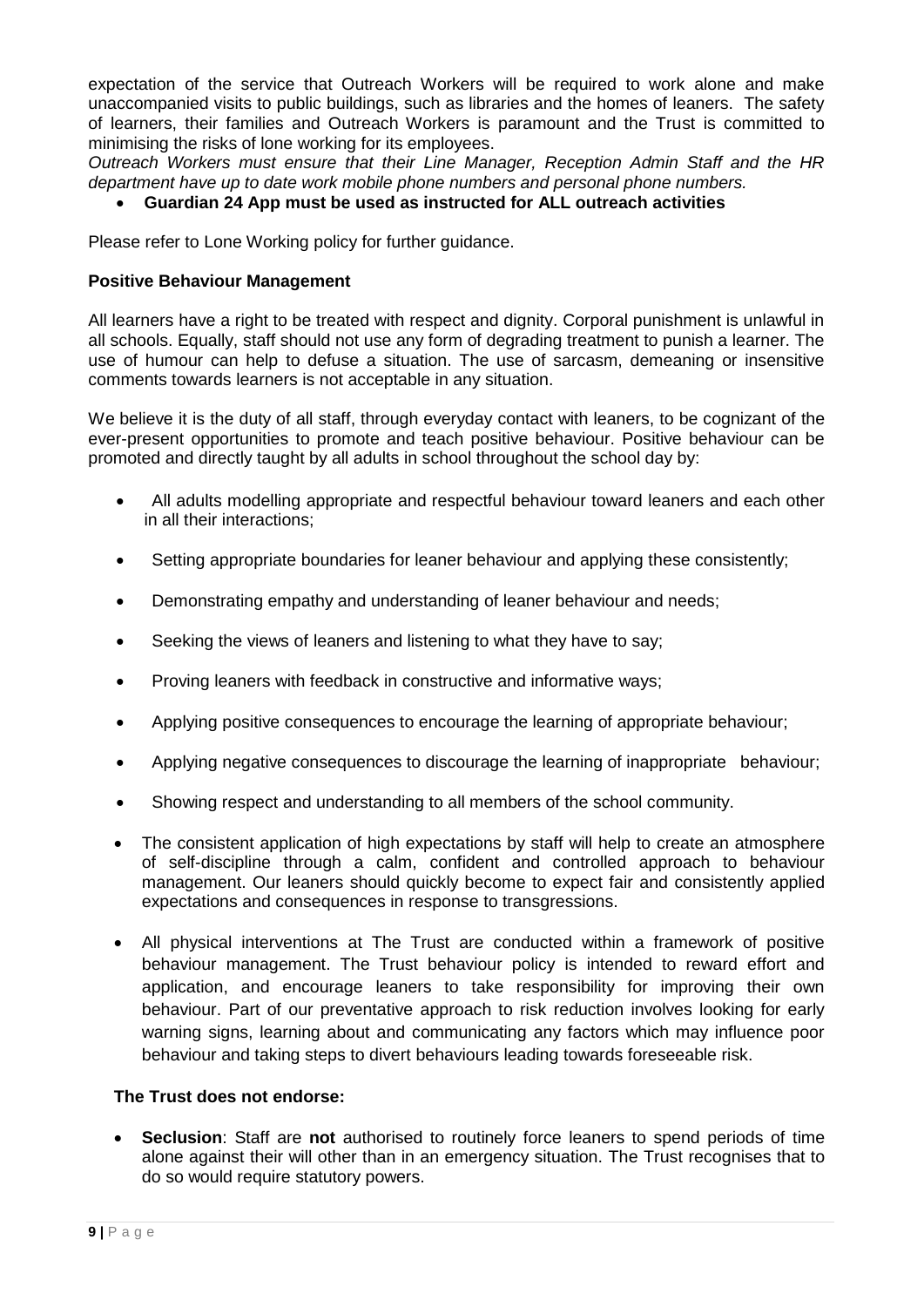#### **The Trust acknowledges that:**

 **Timeout:** The routine restricting of positive reinforcement via time out necessitates planning, documentation and written agreement.

### **The Trust advocates and promotes:**

 **Withdrawal:** Leaners are routinely encouraged and supported to leave difficult situations by a dedicated team of pastoral staff. Pastoral staff closely supervises leaners hereafter and support recovery and re-integration.

Please refer to the Trust Behaviour Policy for further guidance

### **6 Safeguarding welfare of learners**

- All staff are required to work within the 'Guidance for Safe Working for Adults who work with Children and Young People' and 'Keeping children Safe in Education Guidance' provided by the local authority and any additional guidance/policy provided by the Trust
- This aims to safeguard learners and reduce the risk of staff and other adults within the Trust being falsely accused of improper or unprofessional conduct.
- Staff receiving information about allegations of leaner abuse should report such information to the designated safeguarding lead, as set out in the Trust's Child Protection Policy. If the allegations are against the designated safeguarding lead, the information will be reported to the CEO or chair of the Board of Directors in accordance with the Trust's Procedure for Dealing with Allegations of Abuse Made Against Staff, Volunteers and Agency Workers.

Please refer to the Trust Safeguarding policies for further information

# **7 Disclosure of information.**

The law requires that certain types of information must be open to councilors, governors, auditors, government departments, service users and the public. An employee should always check first with the head of school if they are in any doubt as to whether the particular information should be released.

Employees must not use any information they get in the course of their employment for personal gain or benefit. They must not pass information on to others who might use it for their own gain.

Employees must only give confidential information or documents to those who have a legitimate right to them. They can only give information stored on computer systems in accordance with the requirements of the Data Protection Act 1984, as described in Annex A.

Employees other than the CEO should not make statements directly to the press or other media without first obtaining the approval of the CEO, except in the case of trade union representatives who are communicating with the media in that role. CEO should consult with their chair of the board before making statements to the press or other media on major policy issues.

# **8 Staff E-Safety Code of Conduct**

All teaching and non-teaching staff (including volunteers, suppliers, contractors and temporary staff) are responsible for supporting safe behaviour throughout the Trust and following e-safety procedures. All Trust staff are familiar with the E-safety and Acceptable use of ICT policy (AUP) as well as their relevance to the Code of Conduct and Safeguarding policies. This is available on the Trust Network and in hardcopy in the Reception Safeguarding Policies Folder.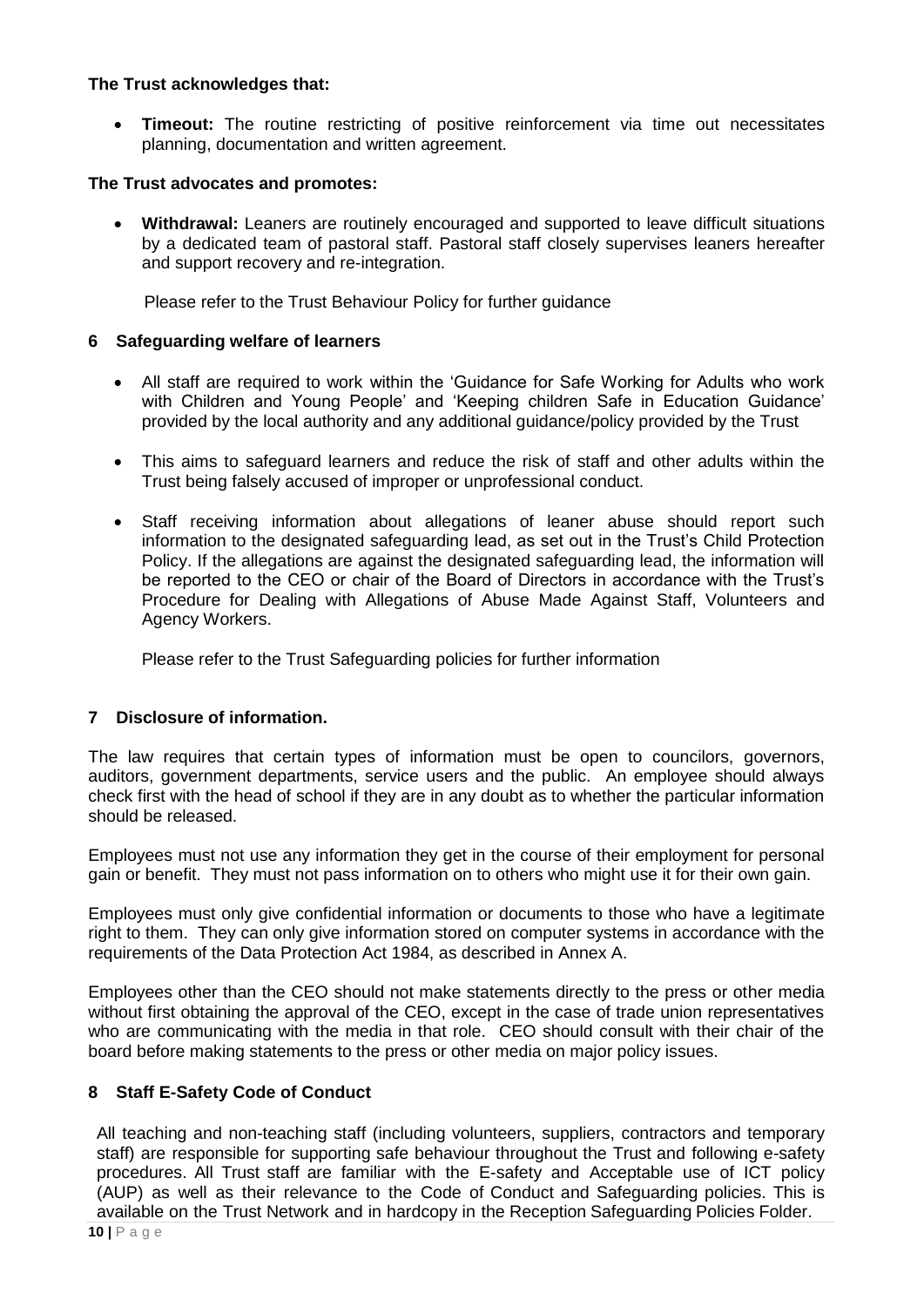- All staff participate in all e-safety training and awareness raising sessions
- All staff should have read, understood and accepted the Staff Acceptable Use Agreement
- Act in accordance with the AUP, Remote Learning, Social Media and E-Safety Policy
- Staff report any suspicion of misuse to the Designated Leads or line manager
- Staff should refrain from making negative comments about learners and the Trust on any blogs or social networking sites. Negative comments such as these could be considered as gross misconduct as it potentially affects the reputation of the Trust and/or lowers morale.
- Staff should help educate learners in keeping safe especially with vulnerable groups. Whilst regulation and technical solutions (such as filtering systems) are important, they must be balanced with educating learners to take a responsible approach. The education of learners in e-safety is an essential part of using technology in classes. Staff should act as a good role model in their own use of ICT.
- Where Internet use is pre-planned in sessions or enrichment activities, learners are directed to sites which are appropriate for their use and procedures are followed for reporting any unsuitable material that is found on Internet searches. Where practicable staff should pre-check sites and any possible searches.
- Where learners are able to freely search the Internet staff are vigilant in monitoring the content of websites in case there is any unsuitable material.
- Staff are aware of the potential for cyber-bullying in their sessions where malicious messages e.g. through the use of forums on the VLE and social networking sites, or via internal class emails or text messages on mobile phones etc, which can cause hurt or distress.
- Learners are taught to be critically aware of the materials/content they can access online and be guided to validate the accuracy of information.
- Learners are educated to of the need to acknowledge the sources of any information used and to respect copyright when using material accessed on the Internet.

### **Learners:**

The provision of ICT resources and facilities are a privilege, not a right. Learners are encouraged to access various technologies in sessions, private study and in the completion of assignments and independent research, and are therefore expected to follow the Trust's AUP. They fully participate in e-safety activities and report any suspected misuse to a member of staff. Learners are required to sign an agreement to state that they agree to the terms of our AUP and their esafety responsibilities:

### **Staff are expected to:**

- Behave in a safe and responsible manner
- Treat equipment with respect
- Be polite and not use e-mail, social media or blogs etc to make negative comments, bully or insult others
- Use the resources only for educational purposes

### **Staff are expected not to:**

- Leave their computer unlocked when unattended
- Eat or drink in the ICT suites
- Use someone else's login details or share your own
- Have any inappropriate files (e.g. copyrighted or indecent material)
- Attempt to circumvent or "hack" any systems
- Use inappropriate or unacceptable language
- Reveal their personal details or passwords
- Visit websites that are offensive in any way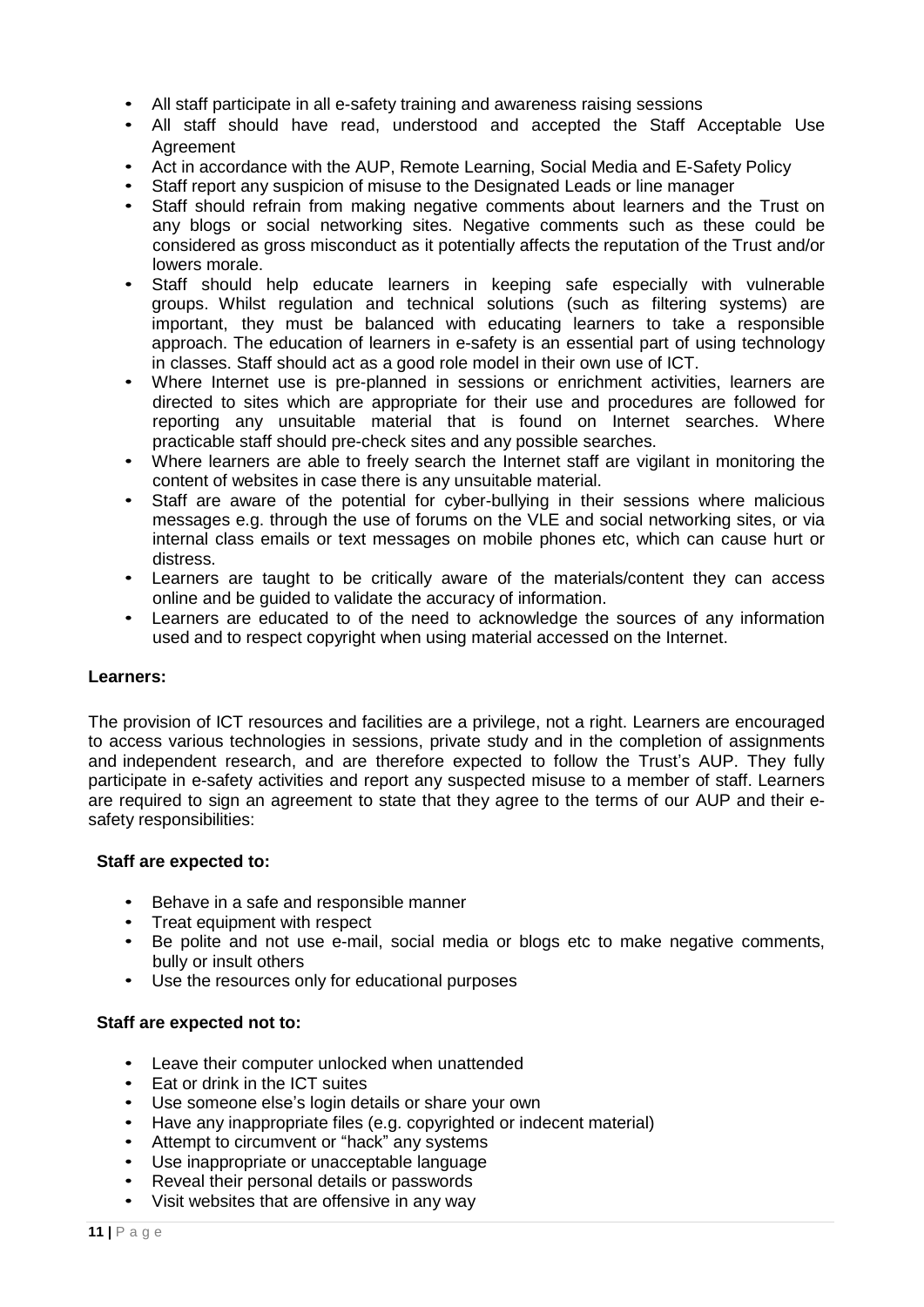- Use chat rooms or newsgroups.
- Do anything that could damage the reputation of the Trust
- Download anything inappropriate or install any programs

#### **Breaching these Rules may lead to:**

- Withdrawal from the Trust's ICT facilities
- Temporary or permanent prevention of access to the relevant pages on the Internet
- Limited or disabled rights where systems are relevant.
- Appropriate disciplinary action. In the case of leaners of this Trust, the Trust's Behaviour Policy may be invoked.
- Users should note that breaches of the provisions set out in these Rules may lead to criminal or civil prosecution.

#### **Executive Leadership Team**

The Executive Leadership team at the Trust takes e-safety very seriously and will ensure that policies and procedures are in line with best practice and the safeguarding agenda. In particular, they will ensure that all staff receives suitable training and development to carry out their esafety roles and sufficient resources are allocated to the task. Senior managers will follow the correct procedure in the event of a serious e-safety allegation being made against a member of staff and ensure that there is a robust system in place for monitoring e-safety. This includes making sure that the Trust's Network infrastructure is safe and secure and those policies and procedures approved within this policy are implemented. Regular review of the issues will take place at the ICT Focus Group meetings with feedback sessions scheduled to the Executive Leadership Team meetings.

#### **Responding to issues**

It is important that any incidents are dealt with as soon as possible in a proportionate manner and that members of the Trust community are aware those incidents have been dealt with.

Any concerns around the misuse of ICT must follow the referral process within the Safeguarding Policy and Procedure where there is a potential threat to another learner, vulnerable person or member of staff. Any suspected misuse must be reported to a member of senior staff and then an appropriate course of action will be agreed.

Where it is suspected that any misuse might have taken place by a member of staff will depend on the nature of the misuse and the Trust's disciplinary procedure will be invoked.

Where an allegation has been made against a learner an investigation will take place by the designated persons of the ICT Focus Group. The outcome of the investigation will decide what will be the appropriate course of action and depending on the nature of the misuse the learner could be suspended from classes till the investigation is complete. Should the allegation be found to be true, the sanction will depend on the seriousness of the misuse and whether it was accidental or deliberate, a first time offence, thoughtless or malicious e.g. intended to cause harm to others. Sanctions could involve the learner having ICT access removed for a period of time or in very serious cases, exclusion. Where there is a potential legal issue the CEO of the Trust will decide on the need for involvement of outside agencies including the police, together with the designated persons and Executive Leadership Team in line with our Safeguarding and other policies and the chair of the board of directors will be informed.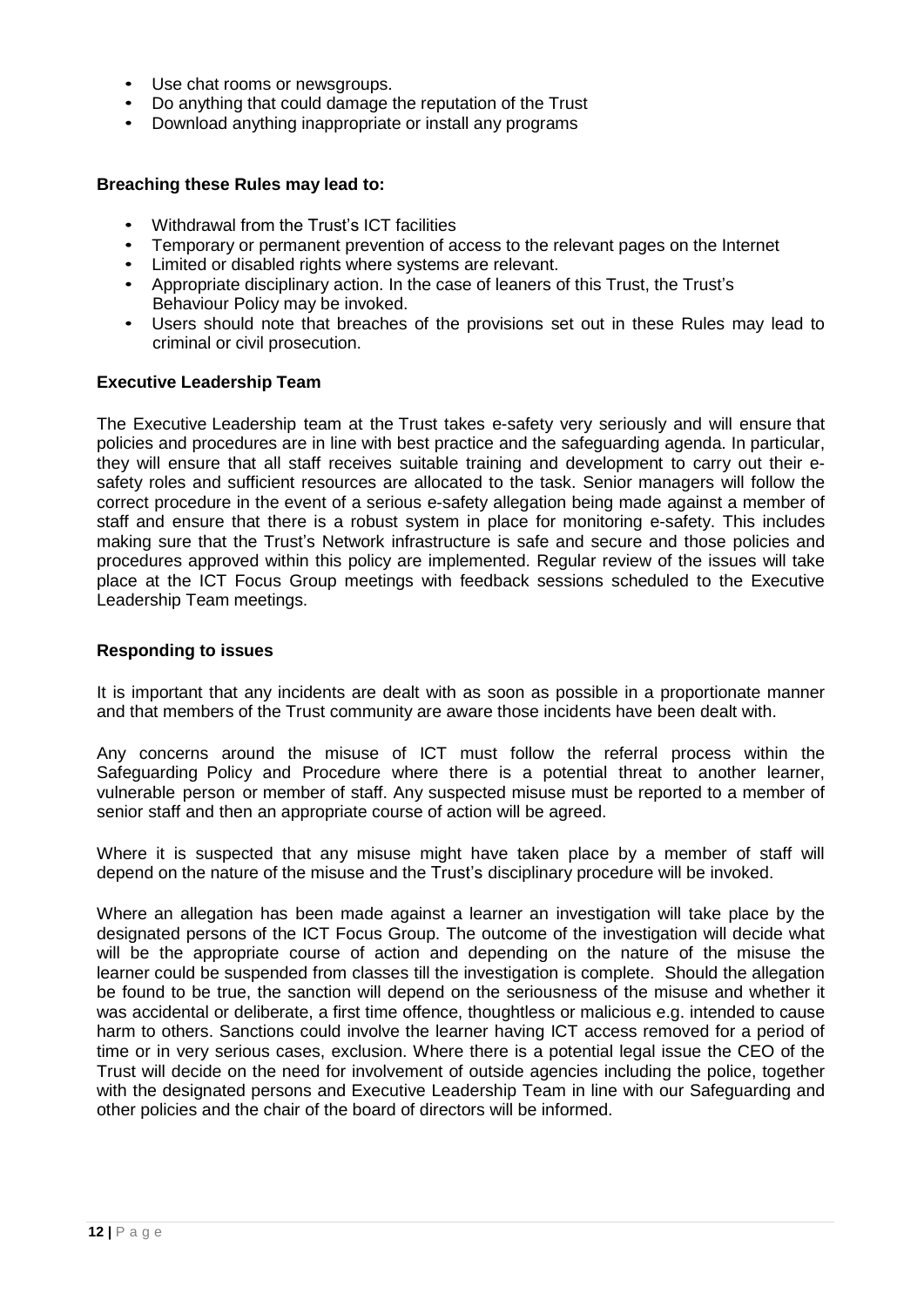# **Trinity Academy Newcastle Trust Guest Wi-Fi Network**

The Trust provides a guest wireless network which is available to all teaching and non- teaching staff (including volunteers, suppliers, contractors and temporary staff). Use of this provision is governed by the Trust's E-safety and Acceptable Use Policy and by logging onto the network the user is deemed to have agreed to abide by the Trust's Acceptable Use Policy.

All users utilising the guest wireless connection will be aware of and agree to conditions of use including but not limited to the following:

- The Trust assumes no responsibility for the safety of equipment or device configurations, security, or data files resulting from connection to an Academy's guest wireless network or the Internet, nor liability for any damages to hardware, software or data, howsoever caused.
- Guest wireless access is provided as a free service on an "as is" basis with no guarantee of service.
- Users are responsible for setting up their own equipment to access the guest wireless network. A guide is available to help users connect to the guest wireless network.
- Staff cannot assume any responsibility for personal hardware configurations, security or changes to data files resulting from connection to the guest wireless network. It is recommended that users make a backup copy of any settings before configuring their equipment for use on the guest wireless network.
- Use of the guest wireless internet connection is undertaken at the user's own risk. The wireless network protects users against basic malware/botnet/phishing protection; however, it is the responsibility of the user to protect their wireless devices through use of up-to-date virus protection, personal firewall and any other suitable measures.
- The guest wireless network may be subject to periodic maintenance and unforeseen downtime
- The Trust filters ALL Internet access.
- Printing access is not available via the guest wireless network. If the user desires to print, they will have to make their own suitable alternative arrangements.
- Any attempt to circumvent Trust procedures or any unauthorised attempt to access or manipulate an Academy equipment or networks, may result in permanent disconnection from the guest wireless network and further disciplinary action being taken.

### **Academy website**

- The contact details on the website are of the academy address, email and telephone number. Staff or learners' personal information must not be published
- Email addresses are published carefully, to avoid being harvested for spam (e.g. you could replace '@' with 'AT')
- The Chief Executive Officer will take overall editorial responsibility and ensure that content is accurate and appropriate
- The website should comply with the Trust's guidelines for publications including respect for intellectual property rights and copyright

# **Publishing Learner's work or images.**

- Images that include learners will be selected carefully and will not provide material that could be reused
- Learner's full names will not be used anywhere on the website, particularly in association with photographs
- Written permission from parents or carers must be obtained before images of Learners are electronically published
- Learner's work can only be published with their parent's permission, (see Appendix VI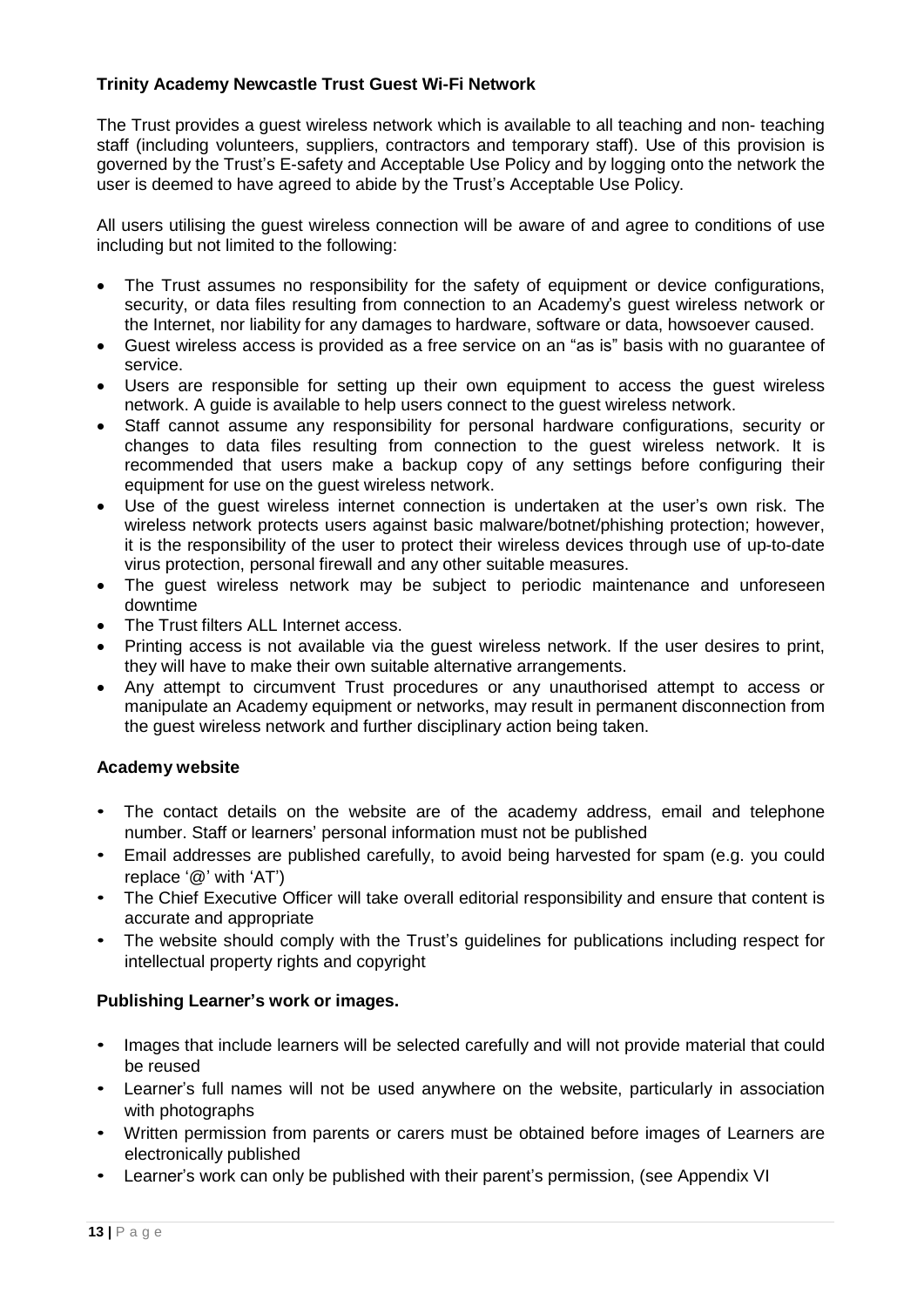#### **Mobile Phones**

Mobile phones are now a feature of modern society and most of our learners own one. The technology of mobile phones has developed such that they now have the facility to record sound, take photographs and video images. Therefore the Trust also recognises the advantages mobile phones have as a ubiquitous learning tool. However, this new technology is open to abuse leading to the invasion of privacy.

Increasing sophistication of mobile phone technology presents a number of issues for academy's:

- They are valuable items that may be stolen
- The integration of cameras into phones leading to potential leaner protection and data protection issues. Staff MUST NOT use their personal mobile phone to take photographs, videos or any recordings of leaners in any circumstance
- The potential to use the phone e.g. for texting whilst on silent mode
- Inappropriate messages being sent via SMS, including Cyberbullying and sexual harassment
- Interruption to lessons and disrupting the learning of others

**Post 16 Academies: Trinity Solutions Academy & Trinity Post 16 Solutions Ltd**. phones must always be switched off/put on silent and put away whilst in the classroom.

#### **Pre 16 Academies: Trinity Academy Newcastle & Trinity Academy New Bridge**

Learners are not permitted to use their phones and electronic devices in school. If parents/carers require their child to bring their mobile phone or other electrical item to school they must have completed and returned a signed permission form

If a learner needs to contact his/her parents/guardians they will use an academy phone in the main office

If parents need to contact learners urgently they should always phone the academy office

The Trust accepts no responsibility whatsoever for theft, loss, damage or health effects, (potential or actual), relating to mobile phones

It is the responsibility of staff, parents and learners to ensure mobile phones are adequately insured

Pease refer to Mobile Phone Policy for further details

### **Laptops/Tablets**

- Staff provided with a laptop/tablet purchased by the academy can only use it for private purposes at the discretion of the CEO. Such laptops/tablets remain the property of the academy and are open to scrutiny by senior management, contracted technicians and the ICT Focus Group.
- Laptops/tablets belonging to the academy must have updated antivirus software installed and be password protected
- Staff intending to bring personal laptops/tablets/mobile devices on to the academy premises should consider whether this is appropriate. There are security risks associated with any private content on the laptop/tablet/mobile device.
- Staff should not attach personal laptops/tablets/mobile devices to the academy network.
- The security of academy laptops/tablets/mobile devices is of prime importance due to their portable nature and them being susceptible to theft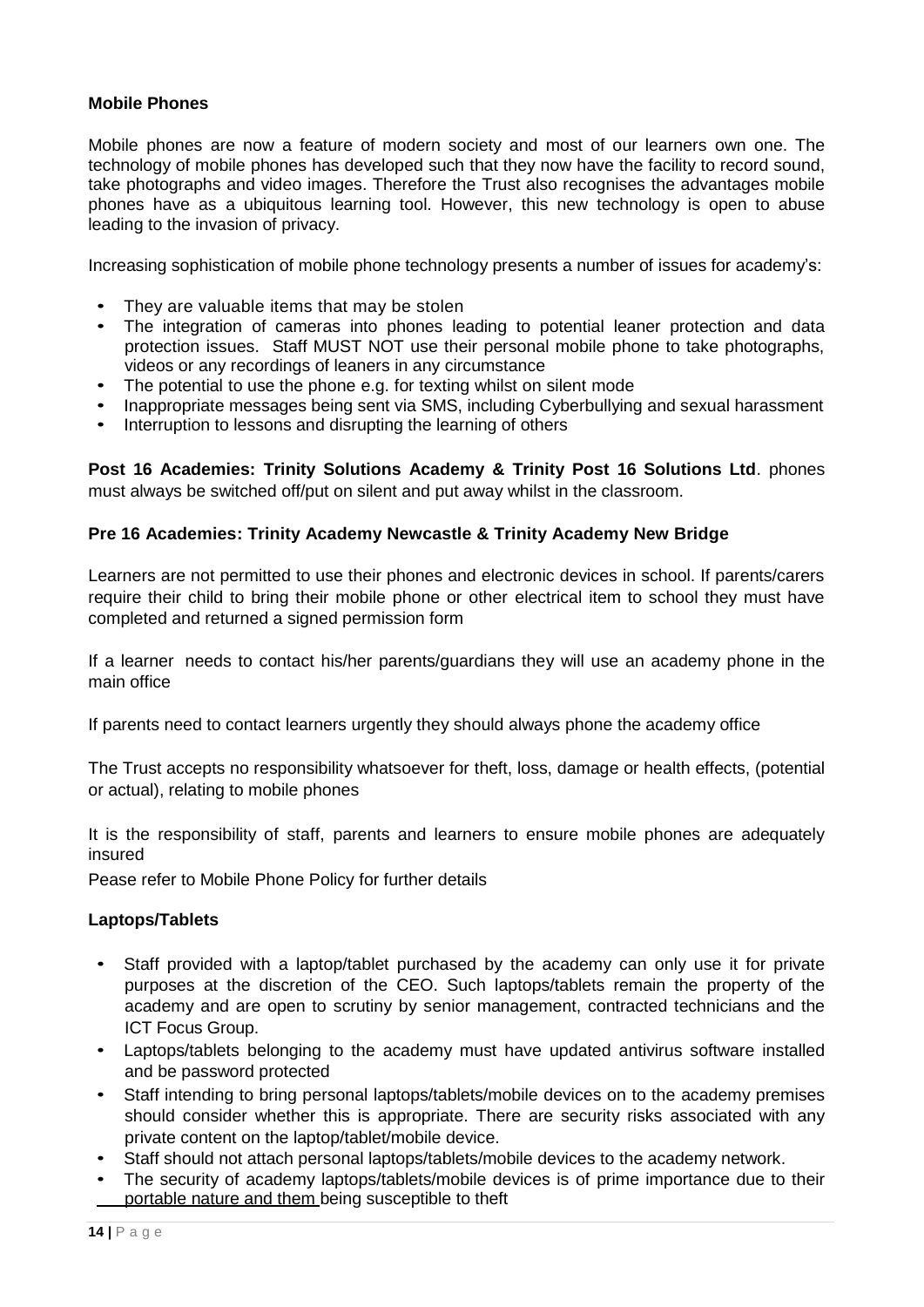• See Teacher Tablet Agreements and Work Related Mobile Phone Policy

### **Personal Use of Social Media**

All Trust staff are familiar with the [Social Media policy](file://///newcastle/7033dfs/Shared/Information/Policies/Trust%20Policies%2020-21/Social%20Media%20Policy%2020.21.pdf) as well as their relevance to the Code of Conduct and Safeguarding policies. This is available on the Trust Network and in hardcopy in the Reception Safeguarding Policies Folder.

- Staff members **must not identify themselves as employees of the Trust** or service providers for the Trust in their personal webspace.
- Staff members must not have contact through any personal social medium with any learner, whether from the Trust or any other Trust, unless the learners are family members.
- The Trust does not expect staff members to discontinue contact with their family members via personal social media once the Trust starts providing services for them. However, any information staff members obtain in the course of their employment must not be used for personal gain nor be passed on to others who may use it in such a way.
- Staff members must not have any contact with learners' family members through personal social media.
- If staff members wish to communicate with learners through social media sites or to enable learners to keep in touch with one another, they can only do so with the approval of the Trust and through official Trust sites created according to the requirements specified in section 7 and Appendix A.
- Staff members must decline 'friend requests' from learners they receive in their personal social media accounts. Instead, if they receive such requests from learners who are not family members, they must discuss these in general terms in class and signpost learners to become 'friends' of the official Trust site.
- On leaving the Trust service, staff members must not contact the Trust's learners by means of personal social media sites. Similarly, staff members must not contact learners from their former Trusts/School/Academy by means of personal social media.
- Information staff members have access to as part of their employment, including personal information about learners and their family members, colleagues and other parties and school's or County Council corporate information must not be discussed on their personal webspace.
- Photographs, videos or any other types of image of learners and their families or images depicting staff members wearing Trust uniforms or clothing with Trust logos or images identifying sensitive Trust premises (e.g. care homes, secure units) must not be published on personal webspace.
- Trust email addresses and other official contact details must not be used for setting up personal social media accounts or to communicate through such media.
- Staff members must not edit open access online encyclopedias such as *Wikipedia* in a personal capacity at work. This is because the source of the correction will be recorded as the employer's IP address and the intervention will, therefore, appear as if it comes from the employer itself.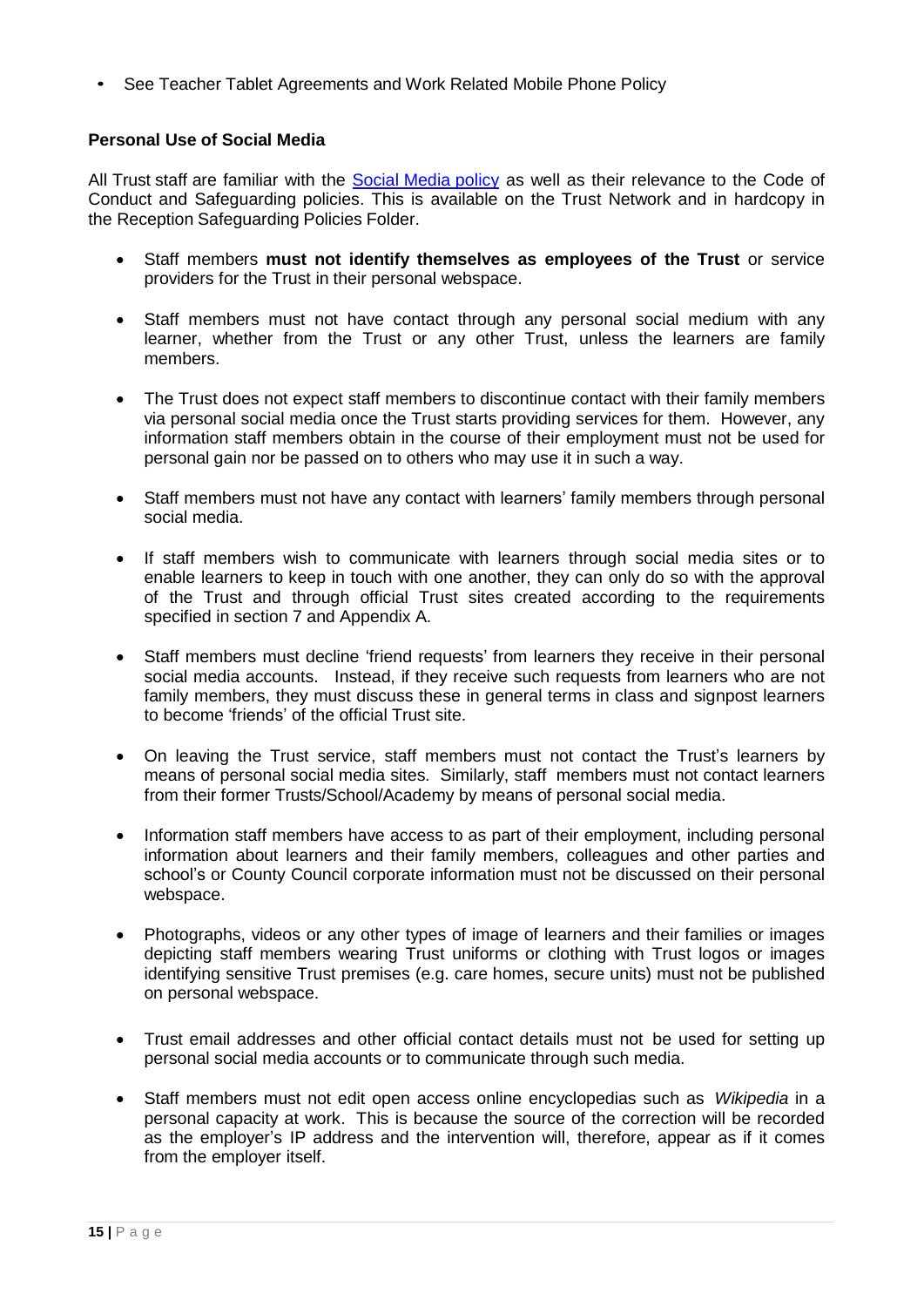- The Trust corporate, service, logos or brands must not be used or published on personal webspace.
- The Trust only permits limited personal use of social media while at work.
- Caution is advised when inviting work colleagues to be 'friends' in personal social networking sites. Social networking sites blur the line between work and personal lives and it may be difficult to maintain professional relationships or it might be just too embarrassing if too much personal information is known in the work place.
- Staff members must ensure that they set the privacy levels of their personal sites as strictly as they can and to opt out of public listings on social networking sites to protect their own privacy. Staff members should keep their passwords confidential, change them often and be careful about what is posted online; it is not safe to reveal home addresses, telephone numbers and other personal information. It is a good idea to use a separate email address just for social networking so that any other contact details are not given away.

#### **USING SOCIAL MEDIA ON BEHALF OF THE TRUST**

- Staff members can only use official Trust sites for communicating with learners or to enable learners to communicate with one another.
- There must be a strong pedagogical or business reason for creating official Trust sites to communicate with learners or others. Staff must not create sites for trivial reasons which could expose the Trust to unwelcome publicity or cause reputational damage.
- Official Trust sites must be created only according to the requirements specified in Appendix A of this Policy. Sites created must not breach the terms and conditions of social media service providers, particularly with regard to minimum age requirements.
- Staff members must at all times act in the best interests of learners when creating, participating in or contributing content to social media sites.

#### **Acceptable Use Agreement (AUP) for Staff**

ICT and the related technologies such as e-mail, the Internet and mobile devices form part of our daily life within the Trust. To ensure that all adults within an academy setting are aware of their responsibilities when using any form of ICT all staff must sign this Acceptable Use Agreement and adhere to its content at all times. This is to ensure staff provides positive role models to learners for the safe and responsible use of online technologies and also safeguard themselves from any potential allegations or inadvertent misuse.

- I know that I should only use the academy equipment in an appropriate manner and for professional use in accordance with the e-Safety Policy
- I will not share my username, password or personal information with anyone else
- I will not leave my computer unlocked, if away from my desk
- I will not give out personal information (mobile phone number, personal e-mail address etc) to learners or parents
- I know I should not use my personal phone to make calls to parents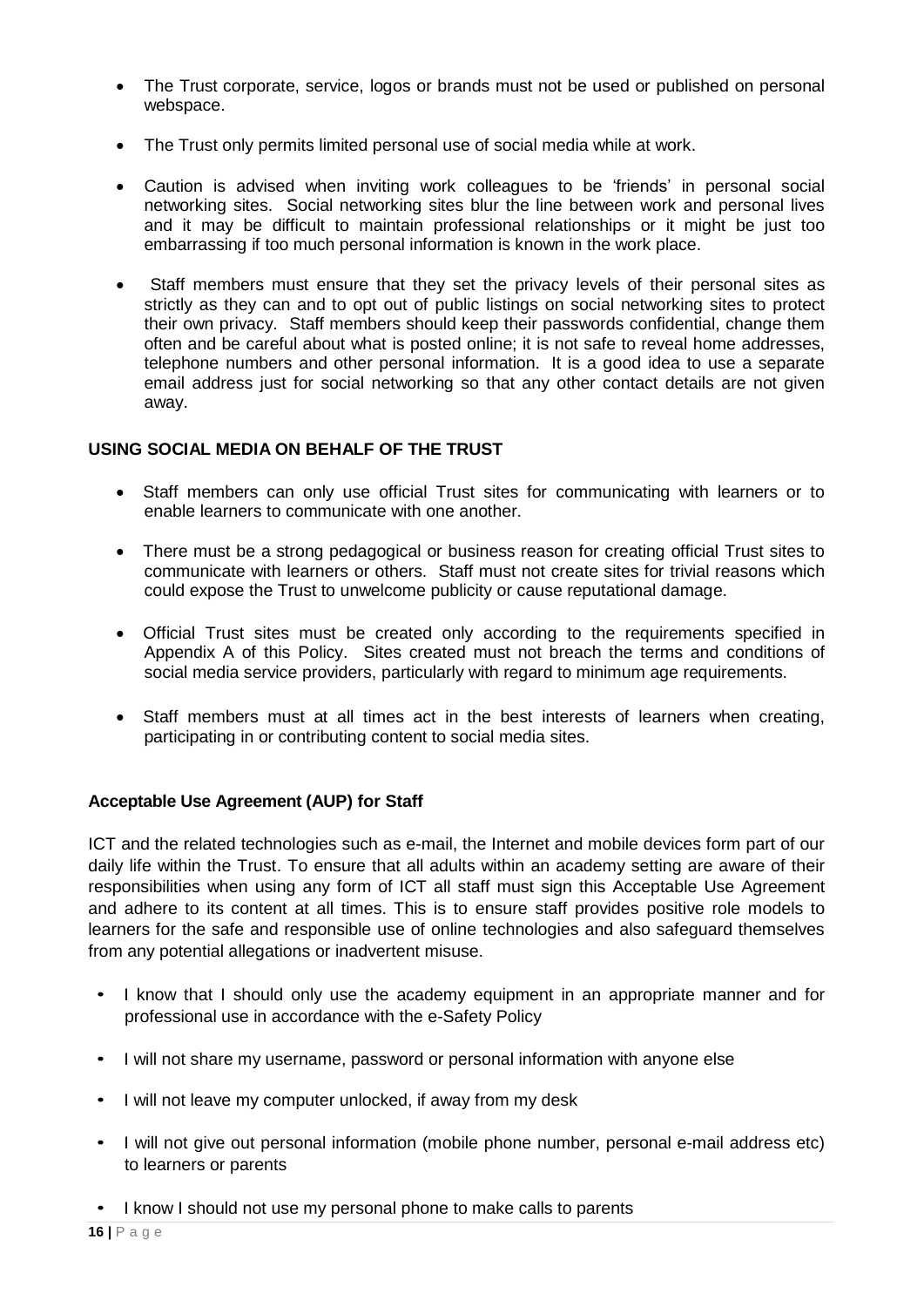- I will only use the approved, secure e-mail system (name@tanmat.org) for any academy business
- I will make sure that ICT communication with other users is responsible, polite and sensible
- I know that memory sticks are not allowed to be used on academy computers. If I require work to be transferred via memory stick, I can ask the technician to do so.
- I will not browse, download, upload or distribute any material that could be considered offensive, illegal or discriminatory
- I will ensure academy data is stored securely and used appropriately in accordance with academy and other relevant policies
- I will report any accidental misuse of academy ICT, or accidental access to inappropriate material, to the ICT Subject Leader or Head of Trust Business
- I will not connect any personal device (laptop, digital camera etc), to the academy network without authorisation from the Head of Trust Business
- I will respect copyright and intellectual property laws
- I understand that all my use of the Internet and other related technologies can be monitored and logged and made available to the Head of Trust Business
- Academy equipment should not be used for any personal social networking use.
- Staff must not accept friendships from Learners on personal social network accounts
- Staff must not accept friendships from learner/ex-learner under the age of 26 on personal social networking accounts.
- Social Networking applications should not be used to publish any content, which may result in actions for defamation, discrimination, breaches of copyright, data protection or other claims for damages. This includes but is not limited to material of an illegal, sexual or offensive nature that may bring the academy into disrepute.
- Postings should not be critical or abusive towards the academy, staff, Learners or parents or used to place a learner, staff, or parent at harm.
- Ensure that that the appropriate security/privacy levels are set. Consider all the privacy/security settings available across all aspects of the service – including photos, postings, photographs, bio, etc. Failing to set appropriate privacy levels could result in messages, which are defamatory, libelous or obscene appearing on your profile before you have a chance to remove them.
- I will ensure that my online activity, both in and outside the academy, will not bring myself or the trust into disrepute (this includes postings on social networking sites e.g. Facebook)

I have read, understood and agree to this code of conduct. I will support the safe and secure use of ICT throughout the trust. I am aware I may face disciplinary action if I fail to adhere to it.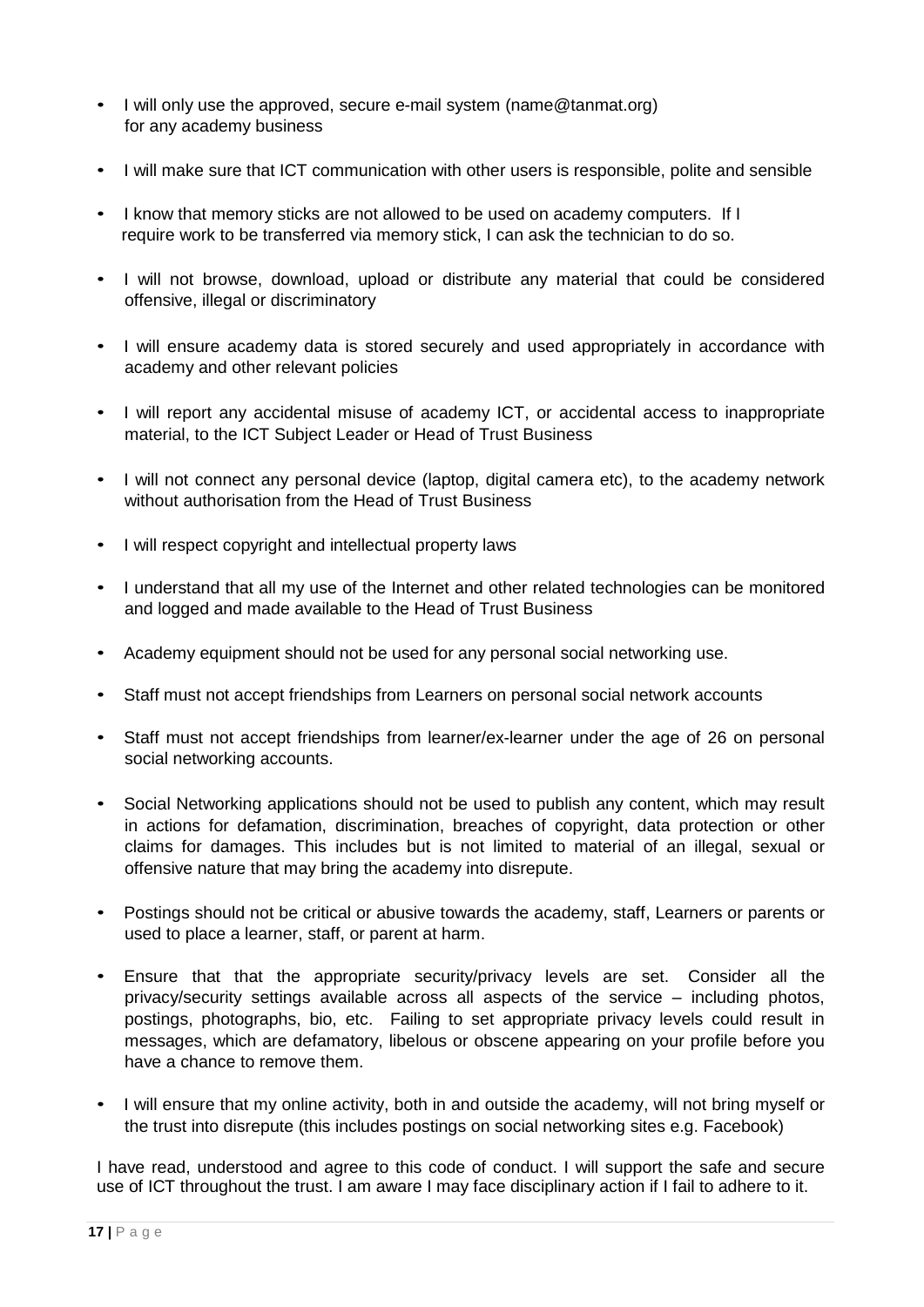| Signature:  | Date: |  |
|-------------|-------|--|
|             |       |  |
| Print Name: |       |  |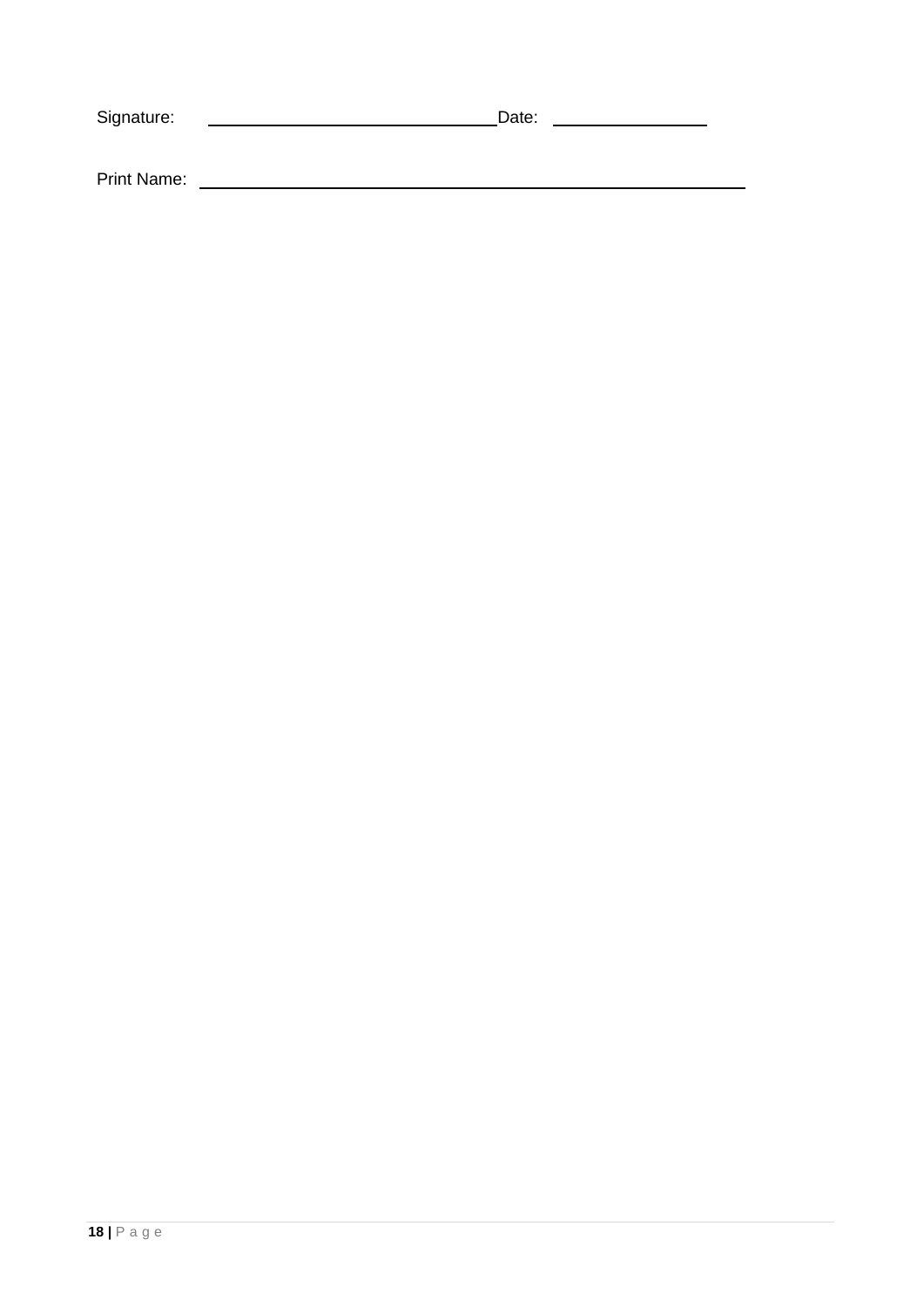# **7 Political neutrality**

- Employees serve their Board of Directors as a whole and must treat all trustees equally and make sure that their individual rights are respected.
- Employees must not allow their own political opinions to interfere with their work.
- Employees may not display political posters, including election material, in areas of Trust premises or other buildings which the public has access to. Trade union representatives may display trade union/association views on current issues on the appropriate authorised notice boards within the Trust.
- Where political views are brought to the attention of learners within the Trust or during extracurricular activities they will be in the form of a balanced presentation of opposing views.

### **8 Relationships**

- **With trustees:** Mutual respect between employees and trustees is essential to good Trust governance. An employee who believes that a trustee has acted improperly towards them may report the matter to their head of school who will take appropriate action.
- **With the local community and service users:** Employees are expected to be polite, efficient, fair and impartial when they provide services to all groups and individuals within the community they serve.
- **With contractors and suppliers:** All relationships of a business or personal nature outside work with external contractors or suppliers must be declared to the Head of school (Business) at the earliest opportunity on form TANMAT D1 Orders and contracts must be awarded on merit and no special favour will be shown to anyone.

### **9 Recruitment and other employment matters**

- Employees involved in appointing people to posts should ensure that they follow the Trust's Recruitment and Selection Code of Practice.
- In order to avoid any possible accusation of bias, employees must not be involved in any appointment where they are related to or have a close personal relationship outside work with the person applying. Staff shall disclose to the CEO on form TAN MAT D2 any relationship with any person who they know is an applicant for a post at the Trust.
- Employees should not be involved in, or try to influence, decisions relating to discipline, promotion or pay for any employee who is a relative or with whom they have a close personal relationship outside work.

### **10 Commitments outside work**

- **Employees' off-duty hours are their private concern as long as they do not:**
- put their private interests before their duty to the Trust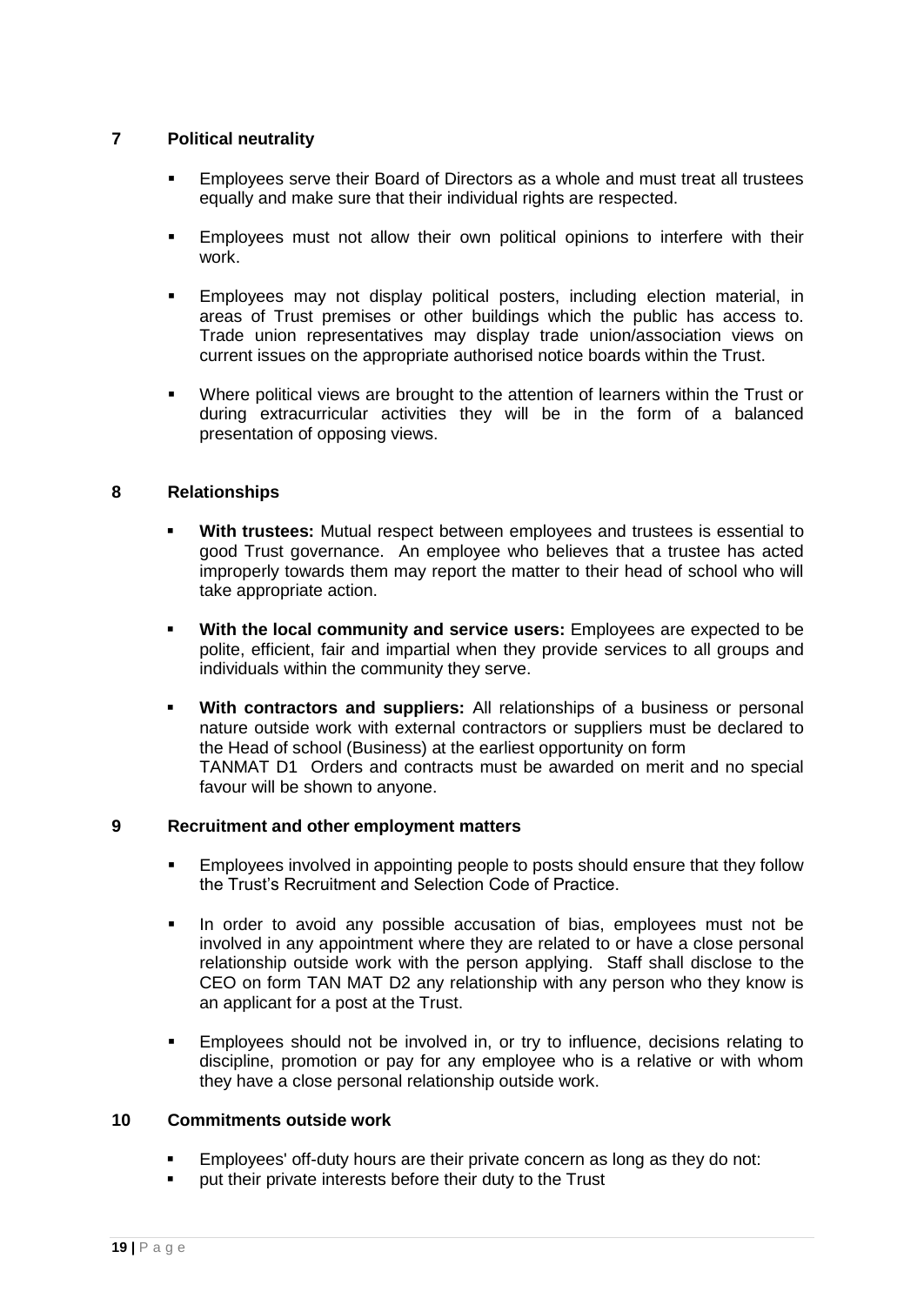- **•** put themselves in a position where their duty and private interests conflict or could appear to conflict; or
- do anything which could adversely affect their suitability to carry out their duties or the reputation of the Trust
- Teaching staff or support staff graded N6 or above (or its equivalent) may not carry out any other business or take up any additional employment without the permission of the Board of Directors. Employees should complete form TAN MAT D3 and submit it to the head of school. The Board of Directors will not unreasonably prevent you carrying out other employment. However this employment must not, in the view of the Board of Directors, conflict with its interests and specific conditions may be laid down. The following conditions apply to all commitments outside work:
	- employees must not carry out private work (whether paid or unpaid) relating to the Trust or local authority without permission from the CEO;
	- employees must not carry out any work related to a private interest (including taking or making telephone calls) during normal working hours;
	- an employee must not use the Trust's facilities or equipment or confidential information; and
	- all approvals will be reviewed and may be withdrawn if thought necessary
- Some staff, particularly teachers, may wish to use their professional expertise to do other work, for example examination marking or private tuition. It is recognised that this can be of value to the Trust. The Board of Directors will not normally prevent employees from undertaking additional employment if it is satisfied that it does not conflict with the interests of or weaken public confidence in the Trust
- The provisions of this section are not intended to apply to trade union officers engaged in legitimate trade union duties and activities.

### **11 Personal interests**

- **Employees must declare to the CEO on form TANMAT D4 any financial or non**financial interests that could conflict with the Trust's interests.
- The Academy Financial Handbook requires employees to make a formal declaration about any contract with the Trust where they have a financial interest, as set out in Annex B. Employees should complete form TANMAT D5 and sent this to the CEO. Failure to comply with this is a criminal offence.
- **Employees must not be involved in decisions about matters in which they have** a personal interest.
- Employees must declare membership of any organisation that is not open to the public, does not have formal membership and has secrecy about rules, membership or conduct. A definition of such an organisation is provided in Annex C. Employees should complete form TAN MAT D6 and sent it to the head of school or, in the case of the head of school to the CEO or chair of the board.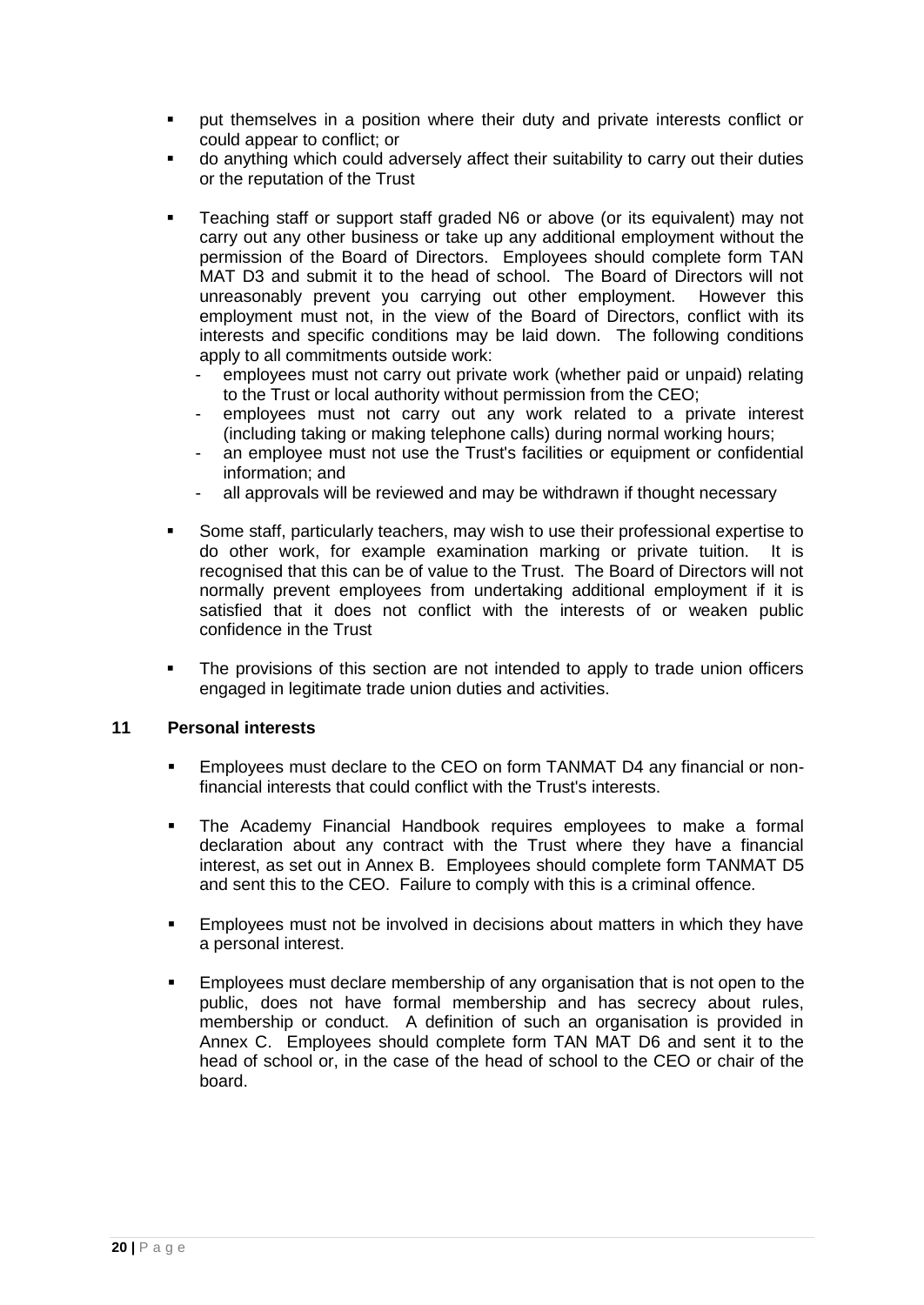## **12 Equality**

All members of the local community and employees have a right to be treated fairly and equally. Employees must follow the Board of Directors policies on equal opportunities.

### **13 Tendering procedures**

- Employees involved in the tendering process or dealing with contractors should make sure that they know the separate roles of client and contractor. A summary of key legal conditions is provided in annex D.
- Employees must deal fairly and impartially with all customers, suppliers and other contractors and sub-contactors.
- Employees who have access to confidential information on tenders or costs relating to contractors must not give that information to any unauthorised person or organisation.

#### **14 Corruption**

It is a serious criminal offence under the Prevention of Corruption Acts for employees to corruptly receive or give any gift, loan, fee, reward or advantage or to show favour or disfavour to any person. If an allegation is made it is for the employee to prove that any rewards have not been corruptly gained or given. A summary of the legal provisions appears in Annex E.

## **15 Use of financial resources**

- Employees involved in financial activities and transactions must follow the Trust's financial regulations and guidance.
- They must use public funds in a responsible and legal way, try to make sure that the Trust provides value for money to the local community and avoid legal challenges to the Trust.

#### **16 Gifts and other benefits**

- The offer of gifts or benefits in kind to employees (or their partners or family members) arising from their official duties could cause conflict between their private and public interests.
- Unless the exceptions below apply, employees should refuse any personal gift offered to them, their partner or family member by any person or organisation who has dealings with the Trust. Employees must declare any offer on form TAN MAT.7 and say what action they have taken. This will be given to the head of school, CEO or the chair of the board. The exceptions are:
	- gifts made at the end of a courtesy visit to an organisation that are of a promotional nature and of a kind normally given by the organisation;
	- qifts of token value such as diaries, calendars and pens; or
	- gifts of token value given by learners or parents at Christmas or at the end of term.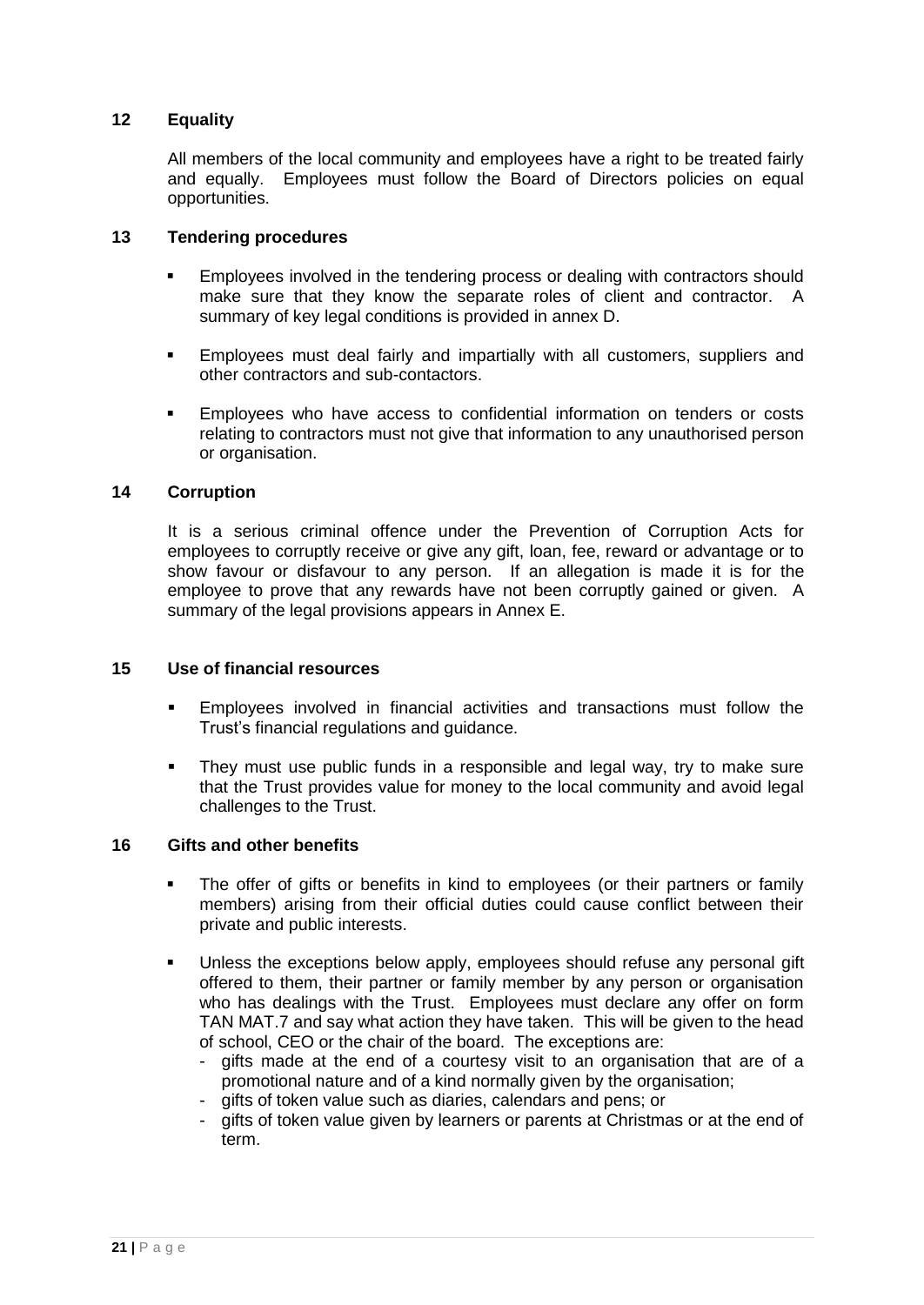- As offering gifts is a common practice in the business world particularly at Christmas time, they will be refused politely. If, for example, a gift is simply delivered to an employee's place of work, there may be a problem returning it, in which case, it will be immediately reported to the head of school (business) or chair of the board of directors who will decide on the appropriate action.
- Employees who have a caring role or who provide a direct personal service may come across special problems. For example, parents may wish to say thank you by offering gifts or money. This needs to be handled tactfully. Employees should refuse gifts politely and explain why they cannot accept them. Where it has not been possible to return a gift, this must be reported immediately to the head of school (business) who will give more guidance.

# **17 Hospitality**

- A modest amount of entertainment is a normal part of public life but it is important not to risk undermining public confidence or allow it to appear that it may improperly influence the way employees carry out their duties.
- Employees must be particularly careful if they are offered hospitality by someone who wants to do business with or obtain a decision from the Trust. It is important to avoid any suggestion of improper influence. Employees should accept an offer of hospitality only if they genuinely need to go to an event to receive or give information, represent the Trust in the community or make prior visits to check arrangements, particularly in relation to health and safety (for commercially organised visits, journeys or activities involving learners). They should only accept offers to attend purely social or sporting occasions if these are part of the life of the community or the Trust should be seen to be represented.
- If hospitality has to be declined, this will done politely with an explanation of the rules on hospitality.
- **Employees should use form TAN MAT D7to notify all offers of hospitality to the** head of school (business) or to the chair of the board if the offer is made to the CEO. This is not required if the hospitality is of token value, for example a single drink.

### **18 Sponsorship**

- The above rules relating to gifts and hospitality also apply where an outside organisation wishes to sponsor or is approached to sponsor a Trust activity. This may be by invitation, tender, negotiation or voluntarily. Employees will be particularly careful when dealing with current or potential contractors.
- Any employee who, or whose partner or family member, would directly benefit from sponsorship of an activity by the Trust, must declare this on form TAN MAT.5 and send it to the head of school (business) or the chair of the board in the case of the CEO.
- Employees must give impartial advice and avoid any conflict of interest where the Trust gives support in the community through sponsorship, grant aid or financial or other means.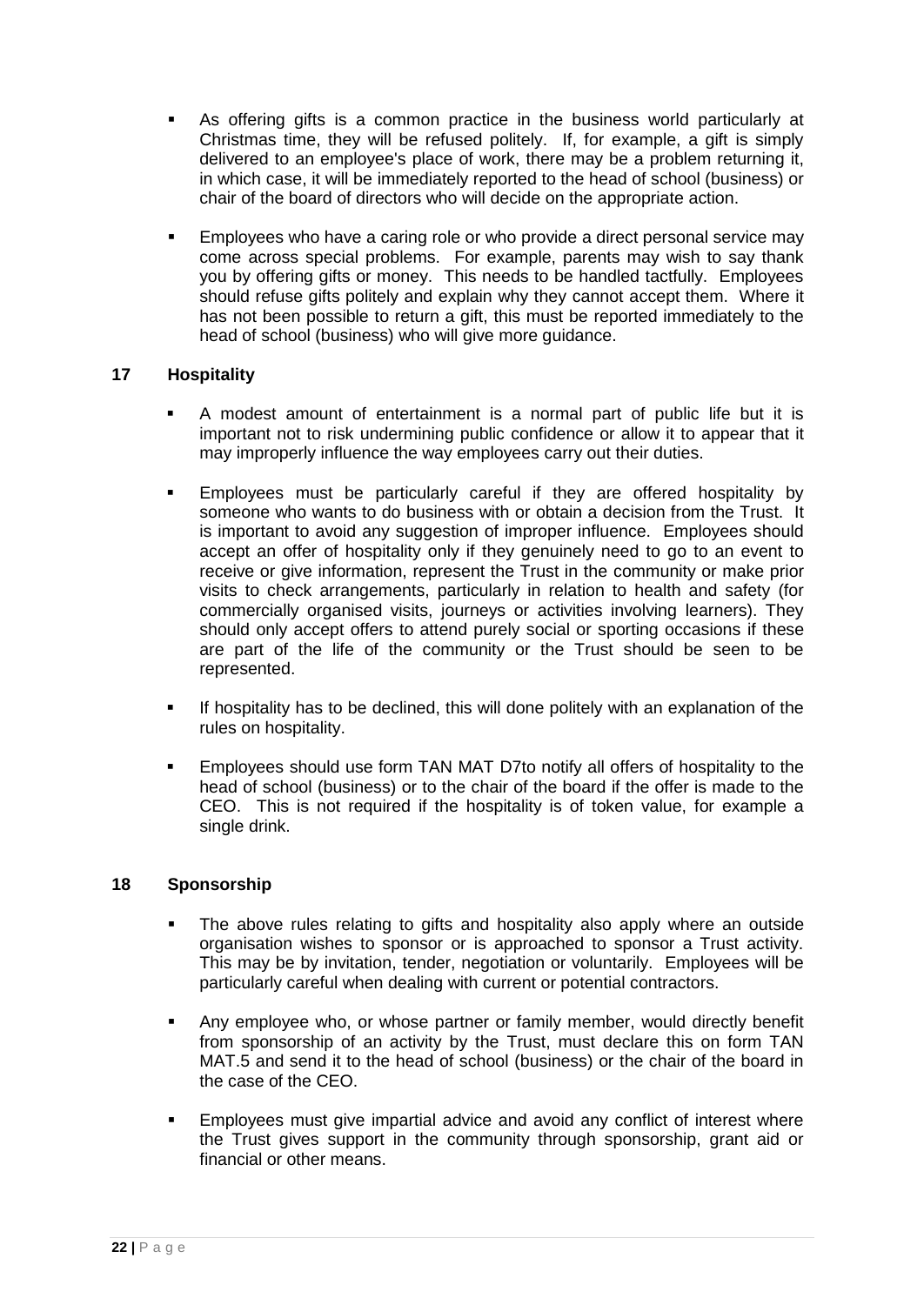### **19 Retention and access to declarations**

**•** Declarations made on forms TAN MAT D  $1 - 7$  are subject to the retention periods set out below:

| <b>Declaration</b>      | <b>Retention</b>           |
|-------------------------|----------------------------|
| <b>TANMAT D1</b>        | Kept for 3 years after end |
| Relationship with       | of employment              |
| external contractor or  |                            |
| supplier                |                            |
| TANMAT D2               | Kept for 3 years           |
| Relationship with       |                            |
| candidate for           |                            |
| employment              |                            |
| <b>TANMAT D3</b>        | Kept for 3 years after end |
| Approval for outside    | of employment              |
| interests               |                            |
| <b>TANMAT D4</b>        | Kept for 3 years after end |
| Declaration of personal | of employment              |
| interests               |                            |
| <b>TANMAT D5</b>        | Kept indefinitely          |
| Financial interest in   |                            |
| contract                |                            |
| <b>TANMAT D6</b>        | Kept for 3 years after end |
| Membership of secret    | of employment              |
| societies or            |                            |
| organisations           |                            |
| <b>TANMAT D7</b>        | Kept for 3 years           |
| Offers of gifts or      |                            |
| hospitality             |                            |

### **20 Relationship with other policies and procedures**

- **Disciplinary Procedure:** This procedure will be used to deal with an allegation against a member of staff that they have acted in breach of this Code of Conduct.
- **Guidance for Safe Working for Adults who work with Children and Young People:** This sets out the Trust's arrangements for safeguarding the welfare of learners.
- **Child Protection Policy:** This will always be followed if an allegation concerns abuse of a learner.
- **Procedure for Dealing with Allegations of Abuse Made Against Staff, Volunteers and Agency Workers:** This will always be followed if the it is alleged that a member of staff, volunteer or agency worker has abused a leaner.
- **E-Safety & AUP Policy:** This E-safety and Acceptable Use of ICT Policy (AUP) relates to all members of the Trust community (including learners, staff, volunteers, visitors and contractors) who have access to, and are users of ICT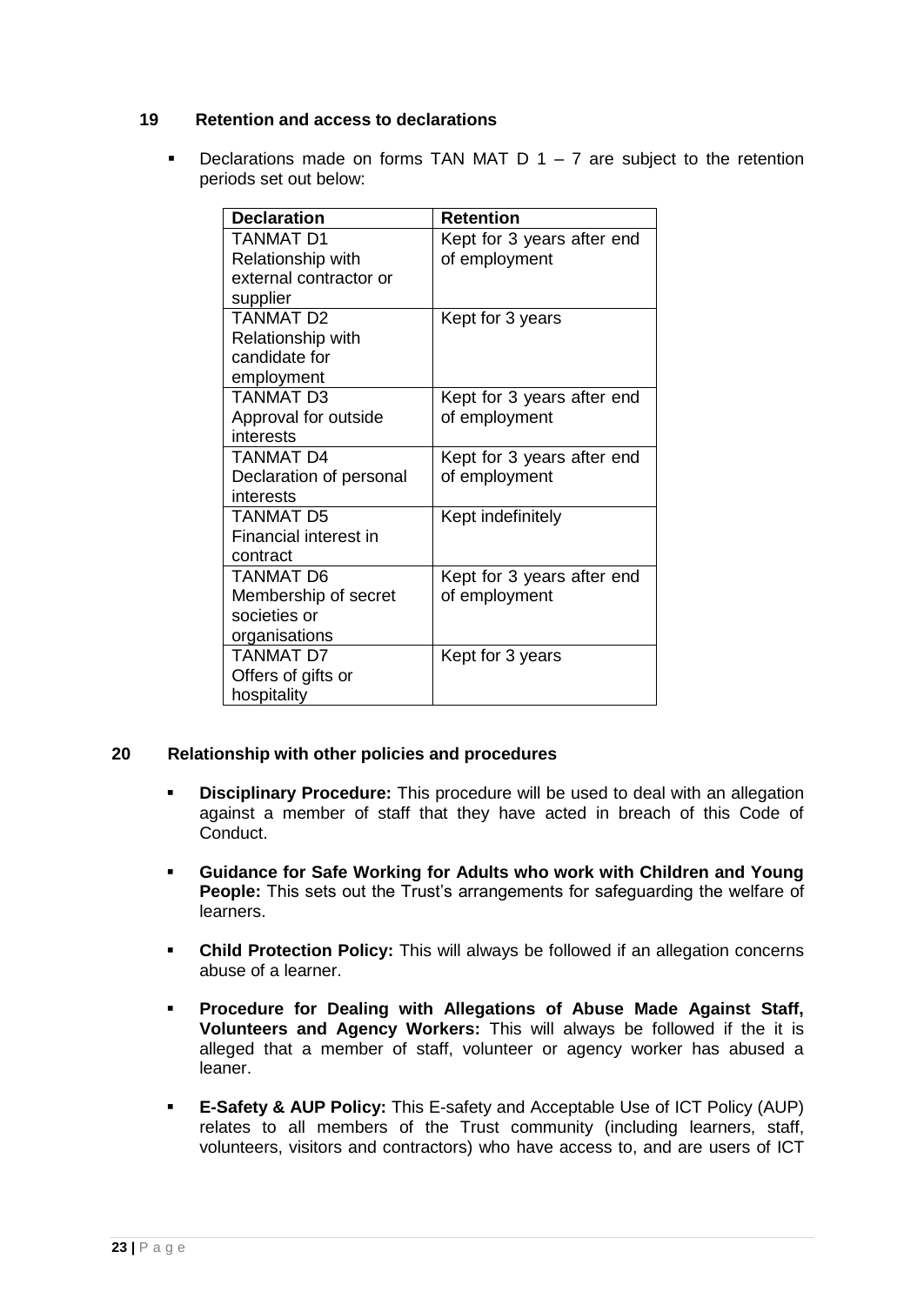systems and resources both in and out of learning venues where actions relate to an Academy set activities or use of an Academy online systems.

 **Social Media Policy:** The principles set out in this policy are designed to ensure that staff members use social media responsibly so that confidentiality of learners and other staff and the reputation of the Trust are safeguarded.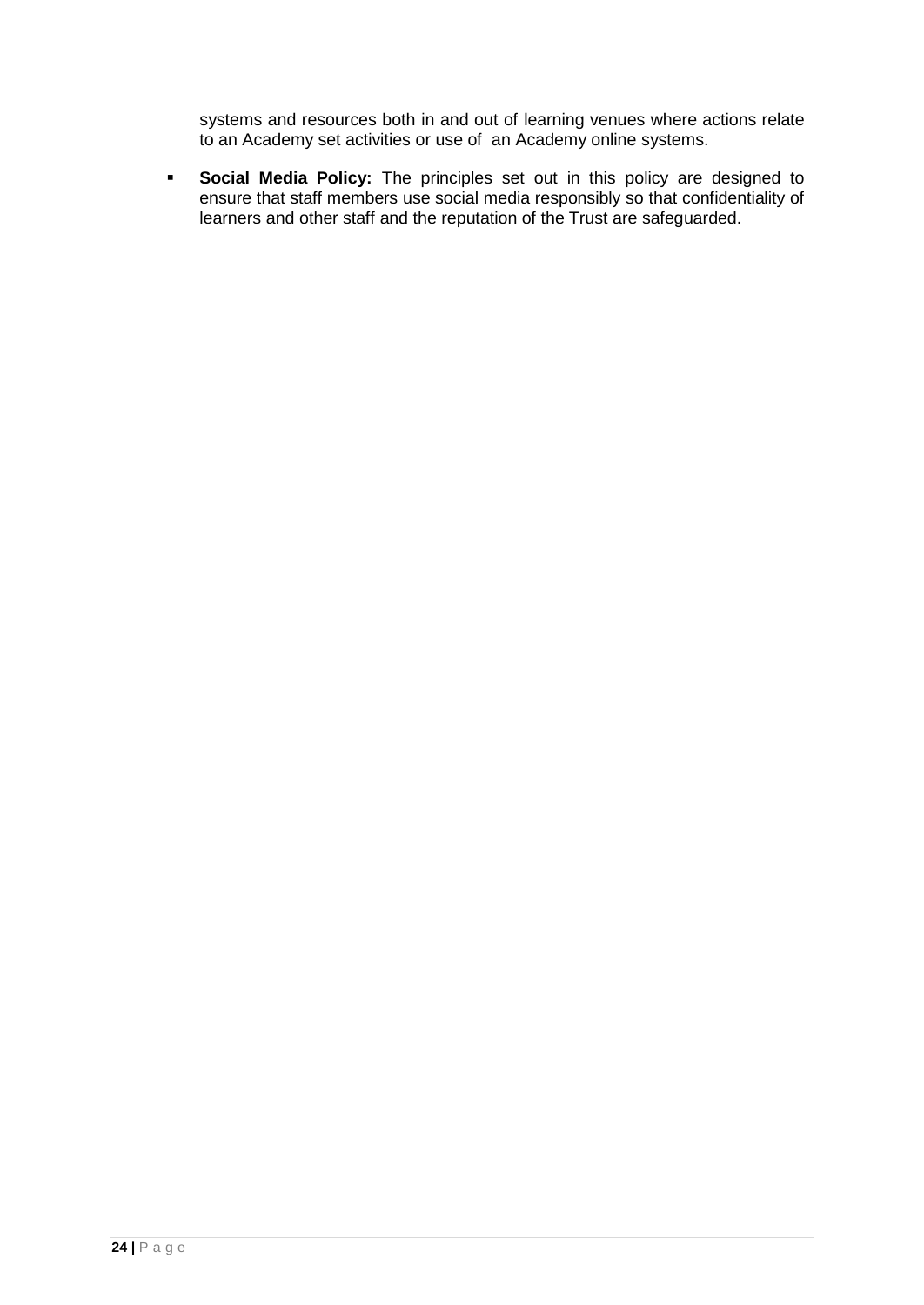# **Annex A - Data Protection Act**

The Data Protection Act aims to protect the public from people not using information held on computer correctly. The Data Protection Registrar oversees the Act but it is up to the Trust and its employees to make sure that they keep to the conditions of the Act.

The basis conditions of the Act are that information held on computer is:

- **accurate:**
- relevant;
- not excessive for the purposes registered; and
- held for no longer than is needed.

If you are going to give information to someone else, you must make sure that you do this according to the conditions of the act and the conditions of registration. Staff who give out information frequently should make sure they are familiar with the relevant conditions.

#### **Annex B – Academy Financial Handbook Sept 2020, Section 5.34 of the handbook sets out the principles academy trusts must adopt when dealing with related party transactions**

- trustees comply with their statutory duties as company directors to avoid conflicts of interest, not accept benefits from third parties, and declare interest in proposed transactions or arrangements
- all members, trustees, local governors of academies and senior employees complete the register of interests, in accordance with sections 5.44 to 5.47 of this handbook
- no member, trustee, local governor, employee or related individual or organisation uses their connection to the trust for personal gain, including payment under terms that are preferential to those that would be offered to an individual or organisation with no connection to the trust
- there are no payments to trustees by the trust unless permitted by the articles, or by authority from the Charity Commission, and comply with any relevant agreement with the Secretary of State. Trusts will need to consider these obligations where payments are made to other business entities who employ the trustee, are owned by the trustee, or in which the trustee holds a controlling interest
- the Charity Commission's approval is obtained where the trust believes a significant advantage exists in paying a trustee for acting as a trustee
- payments provided to the persons referred to in section 5.48 satisfy the 'at cost' requirements in this handbook.

### **Annex C - Organisations to which rules about personal interests apply**

Any lodge, chapter, society, trust or regular gathering or meeting, which:

- (a) is not open to members of the public who are not members of that group;
- (b) includes an obligation on the part of the member to make a commitment of allegiance to the lodge, chapter, society or gathering or meeting; and

.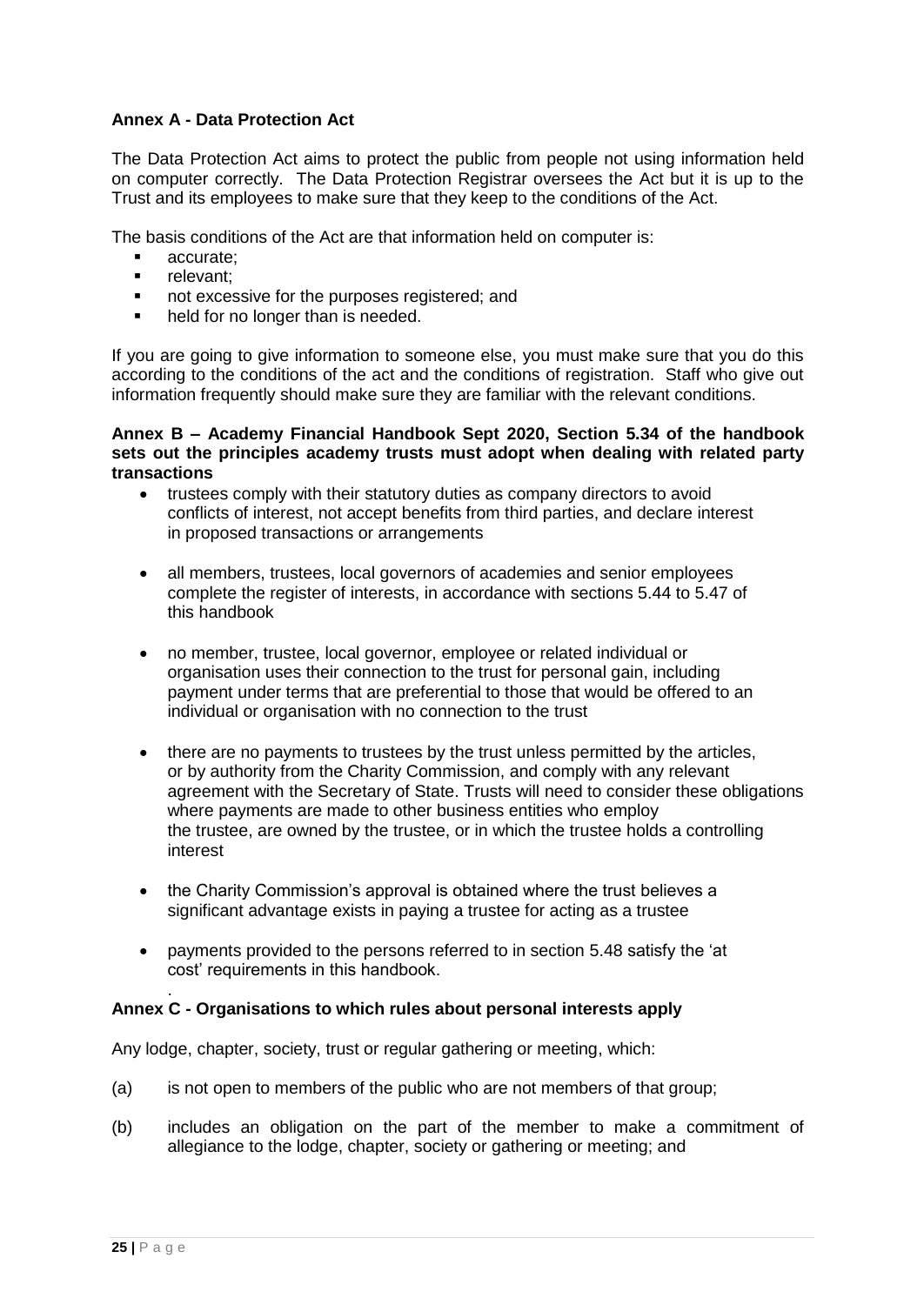(c) includes a commitment of secrecy about the rules, membership or conduct of the lodge, chapter, society, trust, gathering or meeting.

Freemasons are considered to come within this definition.

A lodge, chapter, society, trust, gathering or meeting is not to be regarded as a secret society if it forms part of the activity of a generally recognised religion

#### **Annex D –Competition Regulations**

The following summarises some of the key principles to be observed:

#### **All staff should:**

- avoid acting in a way which restricts or prevents competition or is likely to have that effect;
- do nothing that would distort or inhibit competition; or
- treat outside bidders or contractors equally with the academy's direct service organisation. For example, information given to the direct service organisation about the work which is subject to competition must be made available to all bidders.

### **Annex E - Prevention of Corruption Acts 1906 and 1916**

Under the Prevention and Corruption Acts 1906 and 1916 it is an offence for employees to accept any gifts or other benefits for:

- doing, or not doing, anything in their official capacity; or
- showing favour or disfavour to any person in their official capacity.

Under the Prevention of Corruption Act 1916 any money, gift or consideration received by an employee from a person or organisation holding or trying to get a contract will be treated as corrupt unless the employee proves differently.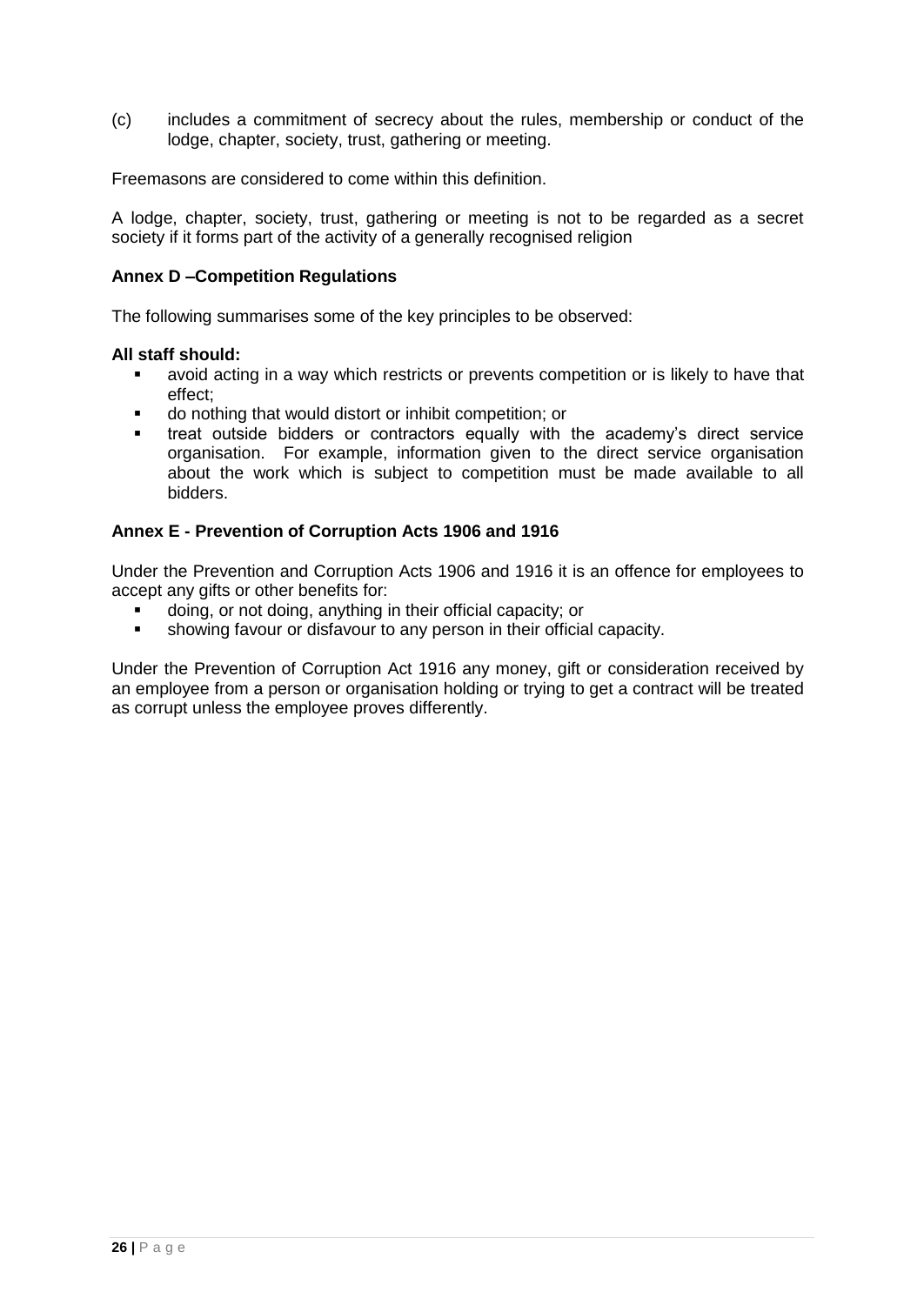# Appendix – TANMAT D1



### **Declaration of relationship with external contract or supplier**

"All relationships of a business or personal nature outside work with external contractors or suppliers must be declared to the head of school (business) at the earliest opportunity. Orders and contracts must be awarded on merit and no special favour will be shown to anyone."

Section 8

Code of Conduct for Staff Employed in Schools

This form should be forwarded to the Head of School (Business) (or Chair of the Board if this form is being completed by the CEO).

| Name:                                                               |                                                                                  |  |
|---------------------------------------------------------------------|----------------------------------------------------------------------------------|--|
| Job Title:                                                          |                                                                                  |  |
|                                                                     | Please give details of your relationship with an external contractor or supplier |  |
| Name and Address                                                    |                                                                                  |  |
| of External                                                         |                                                                                  |  |
| Contractor/Supplier:                                                |                                                                                  |  |
| Nature of                                                           |                                                                                  |  |
| Relationship:                                                       |                                                                                  |  |
| Signed:                                                             | Date:                                                                            |  |
| Received by Head<br>Of School<br>(Business)<br>(or Chair of Board): | Date:                                                                            |  |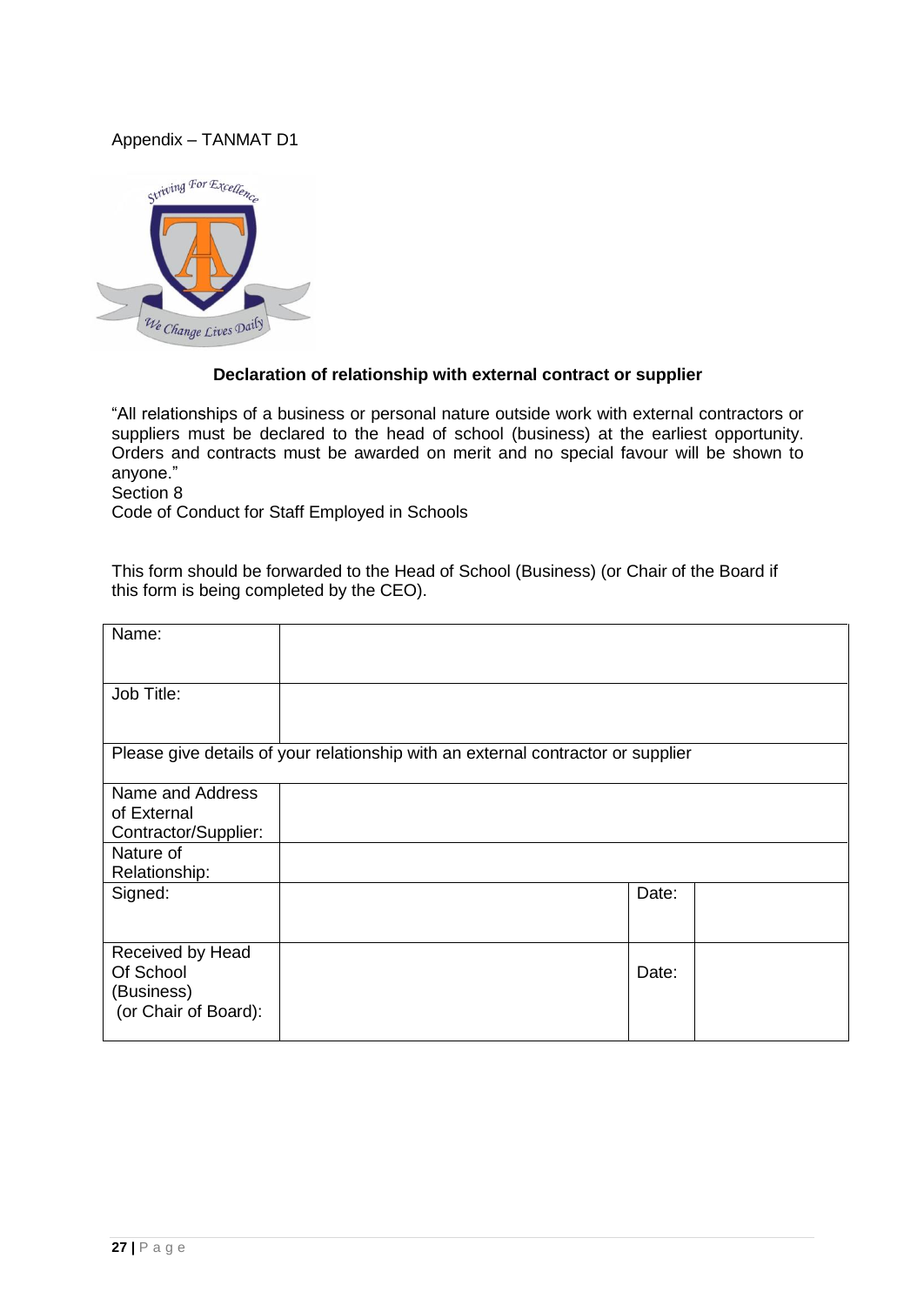# Appendix – TANMAT D2



# **Declaration of a relationship with a candidate for appointment**

"Staff shall disclose to the CEO any relationship with any person who they know is an applicant for a post at the school" Section 9 Code of Conduct for Staff Employed in Schools

This form should be forwarded to the CEO (or Chair of the Board if this form is being

| Name:                                   |                                                                                |  |
|-----------------------------------------|--------------------------------------------------------------------------------|--|
| Job Title:                              |                                                                                |  |
| the academy.                            | Please give details of your relationship with a candidate for appointment with |  |
| Name and Address                        |                                                                                |  |
| of Candidate:                           |                                                                                |  |
| Post Applied for:                       |                                                                                |  |
| Nature of<br>Relationship:              |                                                                                |  |
| Signed:                                 | Date:                                                                          |  |
| Received by CEO<br>(or Chair of Board): | Date:                                                                          |  |

completed by the CEO).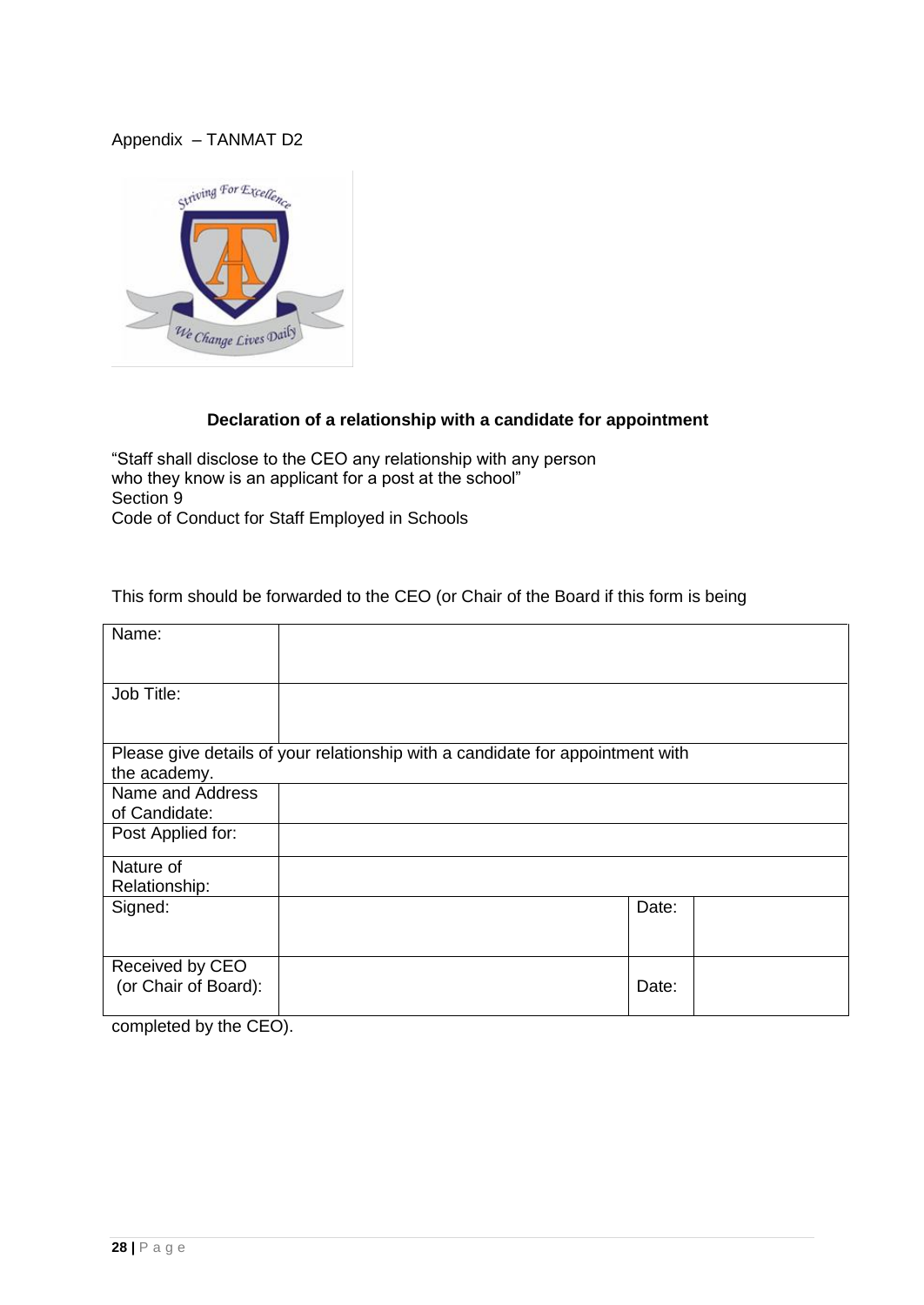

# **Application for approval of outside interests or employment**

"Teaching staff or support staff graded above N6 (or its equivalent) may not carry out any other business or take up any additional employment without the permission of the board of directors."

Section 10

| Name:                                 |                                                                                  |  |
|---------------------------------------|----------------------------------------------------------------------------------|--|
|                                       |                                                                                  |  |
| Job Title:                            |                                                                                  |  |
|                                       |                                                                                  |  |
| Description of outside                |                                                                                  |  |
| interest/employment/Directorships:    |                                                                                  |  |
| Does it involve any remuneration,     |                                                                                  |  |
| fee or reward? (if so, give details): |                                                                                  |  |
|                                       |                                                                                  |  |
| Location of activities:               |                                                                                  |  |
| Details of personal involvement:      |                                                                                  |  |
| Do the activities involve any         |                                                                                  |  |
| contact with this Trust (If so, give  |                                                                                  |  |
| details):                             |                                                                                  |  |
|                                       |                                                                                  |  |
|                                       |                                                                                  |  |
|                                       | I wish to apply for approval of my involvement in the activities outlined above. |  |
| Signed:                               | Date:                                                                            |  |
|                                       |                                                                                  |  |
| Received by                           |                                                                                  |  |
| Chair of the Board of Directors:      | Date:                                                                            |  |
|                                       |                                                                                  |  |

Code of Conduct for Staff Employed in Schools

This form should be forwarded to the Chair of the Board of Directors.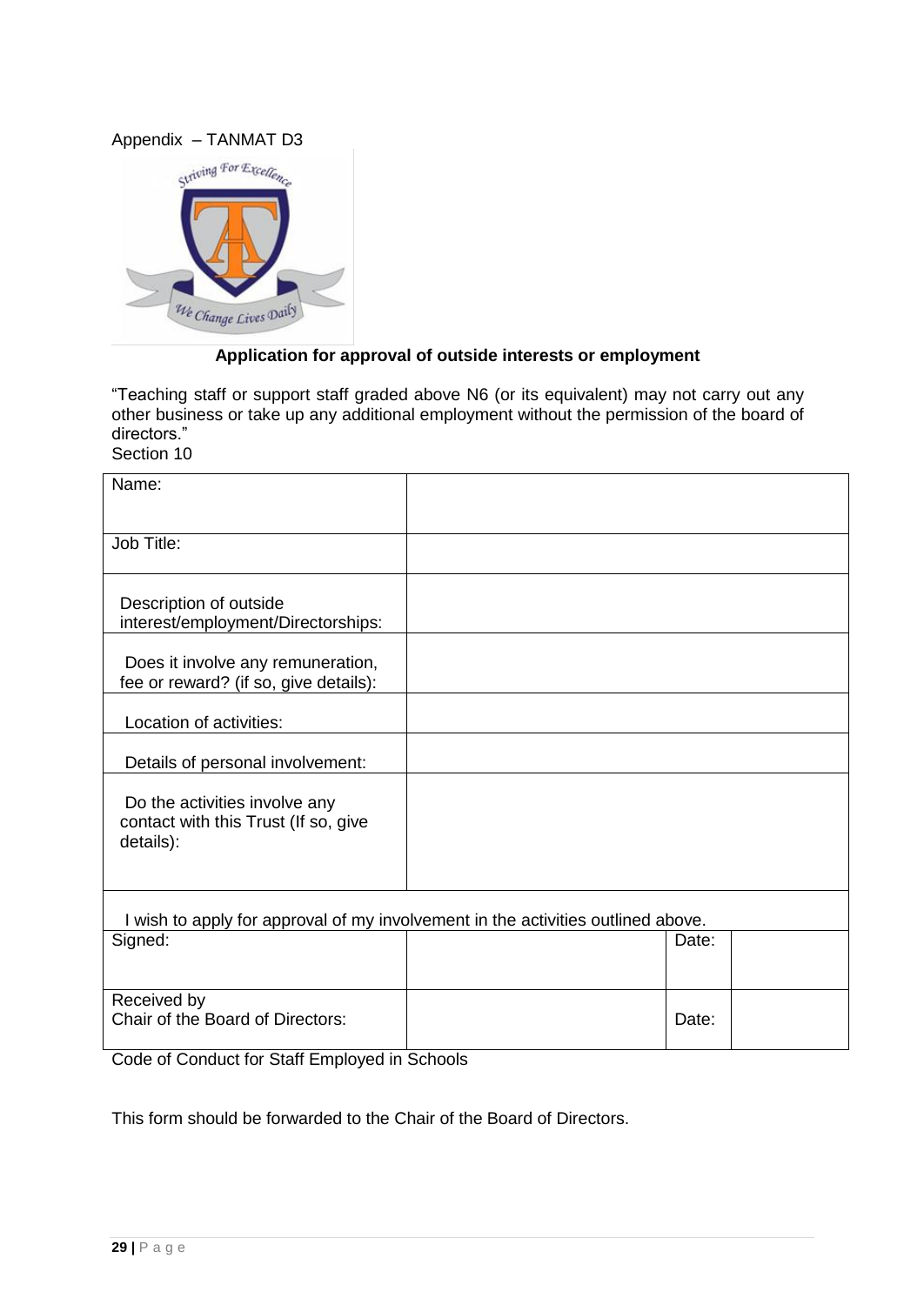### Appendix – TANMAT D4



# **Declaration of Personal Interests**

"Employees must declare to the CEO any financial or non-financial interests that could conflict with the trust's interests." Section 11 Code of Conduct for Staff Employed in Schools

| Name:                                                           |                                                                            |       |  |
|-----------------------------------------------------------------|----------------------------------------------------------------------------|-------|--|
| Job Title:                                                      |                                                                            |       |  |
|                                                                 | Please give details of your personal interests which may conflict with the |       |  |
| Academy's or local authority's interests.                       |                                                                            |       |  |
| Nature of Interests:                                            |                                                                            |       |  |
| The interests are:                                              | Financial $\square$<br>Non-financial $\square$                             |       |  |
| Signed:                                                         |                                                                            | Date: |  |
| Received by Head<br>of School (Business<br>(or Chair of Board): |                                                                            | Date: |  |

This form should be forwarded to the Head of School (Business) (or Chair of the Board if this form is being completed by the CEO).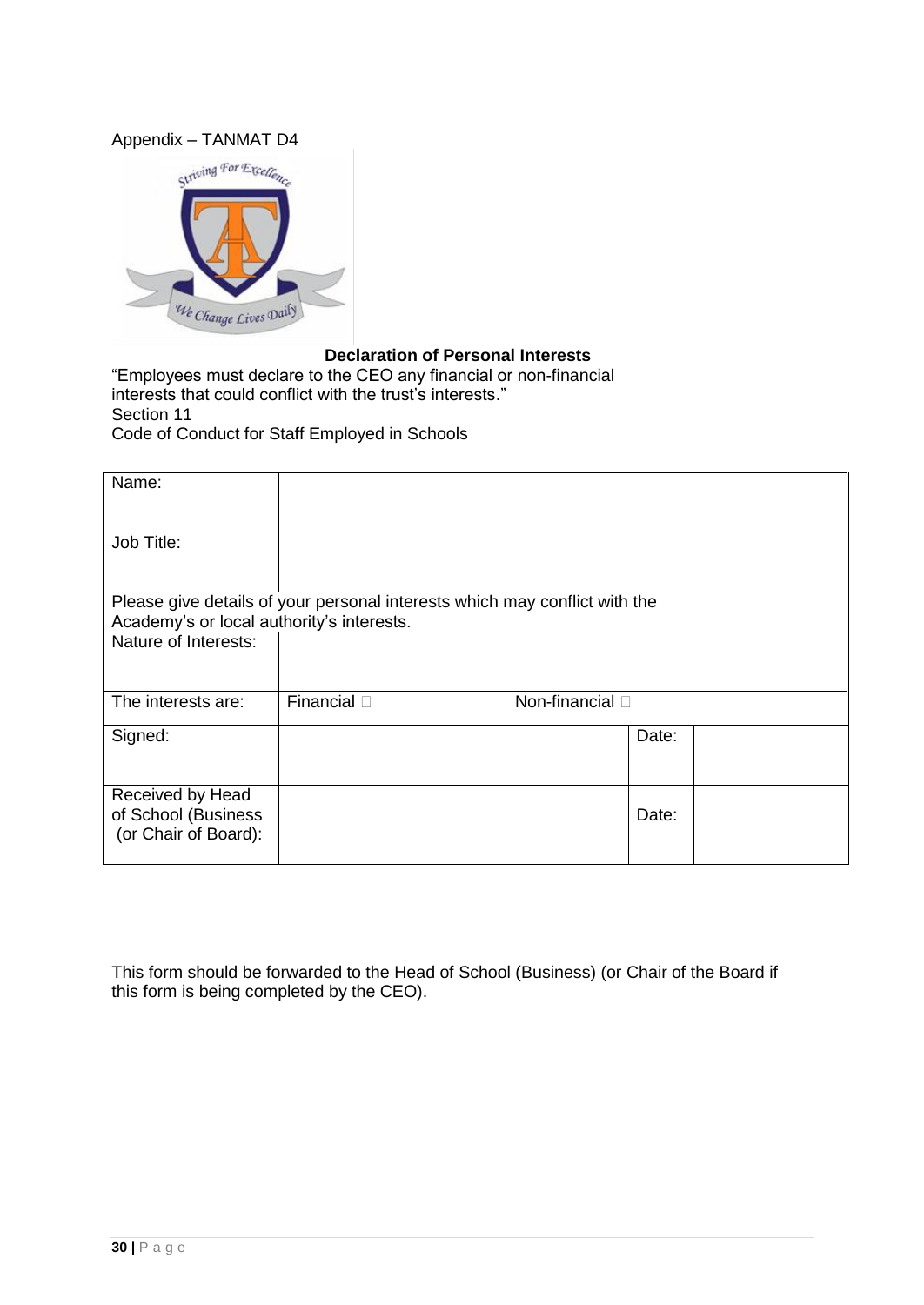

# **Declaration of Financial Interest**

"Section 117 of the Local Government Act 1972 requires employees to make a formal declaration about any contract with the school or local authority where they have a financial interest. Failure to comply with this is a criminal offence." Section 11

Code of Conduct for Staff Employed in Schools

| Name:                                                               |                                                                                                |       |  |
|---------------------------------------------------------------------|------------------------------------------------------------------------------------------------|-------|--|
| Job Title:                                                          |                                                                                                |       |  |
| or local authority.                                                 | Please give details of your pecuniary interests in a contract/sponsorship involving the school |       |  |
| Give details of<br>financial interest:                              |                                                                                                |       |  |
| Give details of<br>the contract<br>involved:                        |                                                                                                |       |  |
| Signed:                                                             |                                                                                                | Date: |  |
| Received by Head<br>Of School<br>(Business)<br>(or Chair of Board): |                                                                                                | Date: |  |

This form should be forwarded to the Head of School (Business) (or Chair of the Board if this form is being completed by the CEO).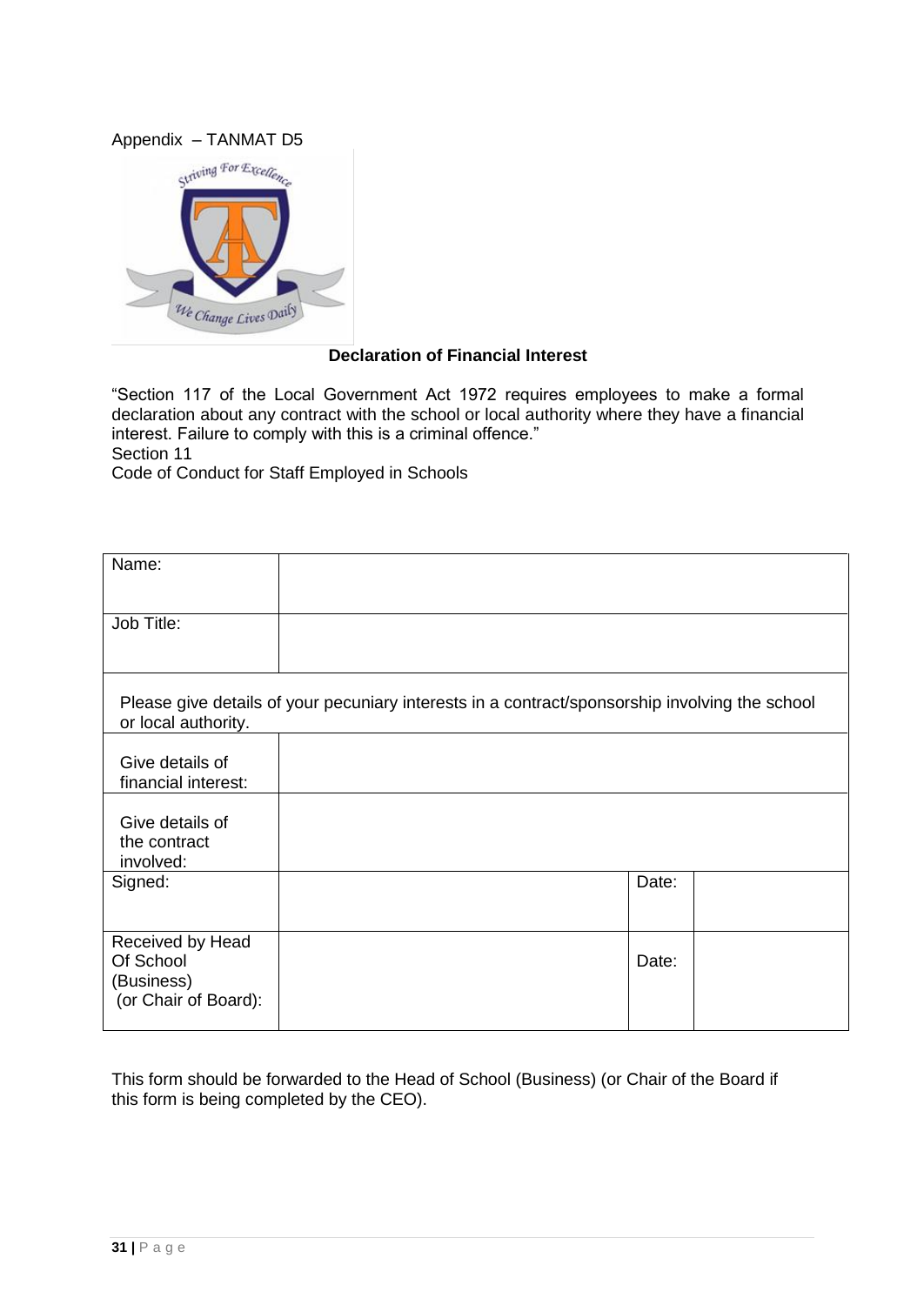# Appendix – TANMAT D6



### **Membership of Secret Societies/Organisations**

"Employees must declare membership of any organisation that is not open to the public, does not have formal membership and has secrecy about rules, membership and conduct"

Section 11 Code of Conduct for Staff Employed in Schools

| Name:                                                      |                                                                         |       |  |
|------------------------------------------------------------|-------------------------------------------------------------------------|-------|--|
| Job Title:                                                 |                                                                         |       |  |
|                                                            |                                                                         |       |  |
|                                                            | Please give details of your membership of a secret society/organisation |       |  |
| Name and address<br>of Society/<br>Organisation:           |                                                                         |       |  |
| Date of becoming<br>a Member:                              |                                                                         |       |  |
| Signed:                                                    |                                                                         | Date: |  |
| Received by Head<br>Of School, CEO<br>(or Chair of Board): |                                                                         | Date: |  |

form is being completed by the CEO).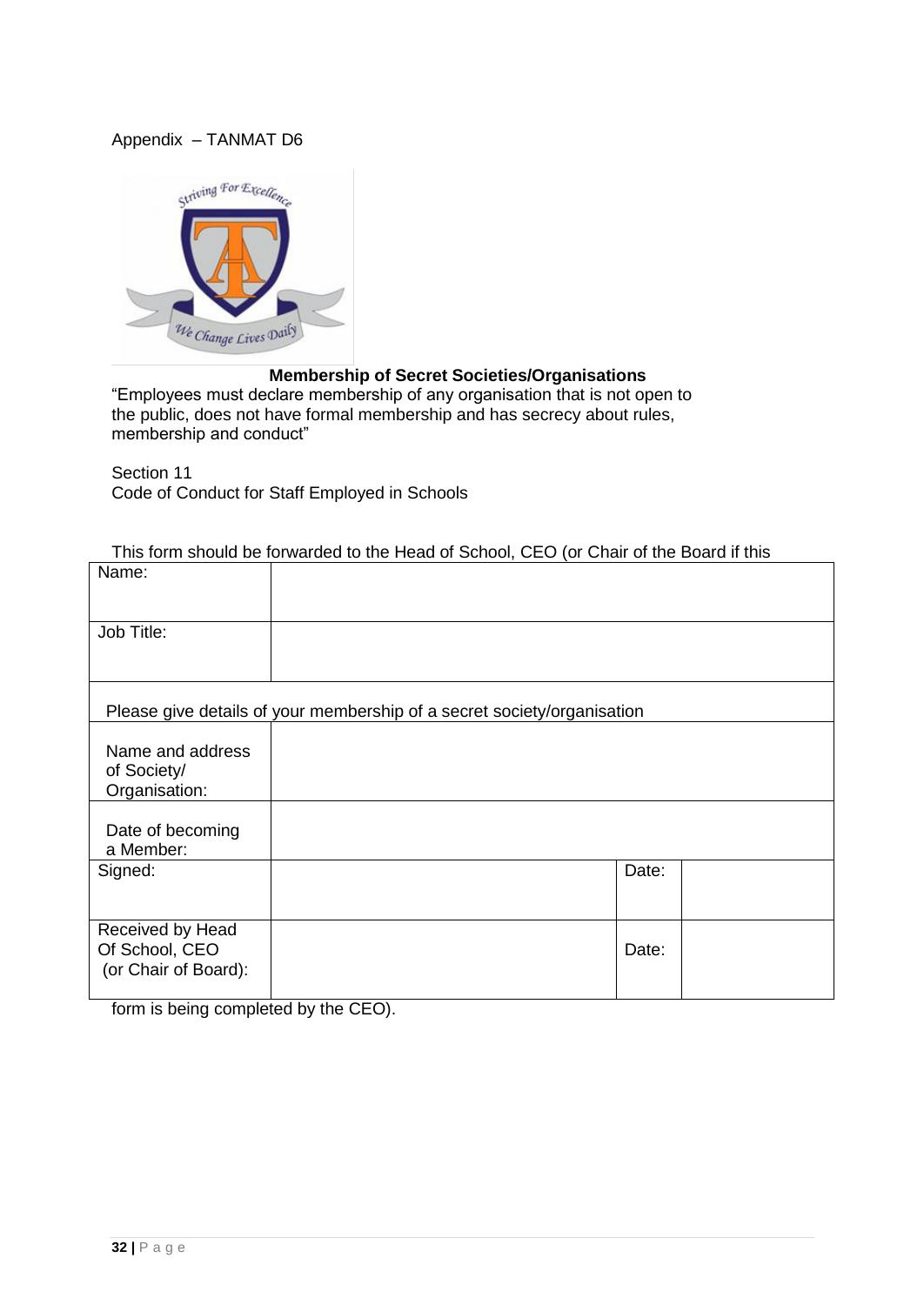#### Appendix – TANMAT D7



### **Declaration of Offer of Gifts or Hospitality**

"Unless the exceptions below apply, employees should refuse any personal gifts offered to them, their partner or family member by any person or organisation who has dealings with the school or local authority.

The exceptions are:

- $\triangleright$  gifts made at the end of a courtesy visit to an organisation that are of a promotional nature and of a kind normally given by the organisation;
- gifts of token value such as diaries, calendars and pens; or
- $\triangleright$  gifts of token value given by learners or parents at Christmas or at the end of term."

### Section 17

Code of Conduct for Staff Employed in Schools

| Name:                                                      |                                                                          |       |  |
|------------------------------------------------------------|--------------------------------------------------------------------------|-------|--|
|                                                            |                                                                          |       |  |
| Job Title:                                                 |                                                                          |       |  |
|                                                            |                                                                          |       |  |
|                                                            | Please give details of an offer of a gift, other benefit or hospitality: |       |  |
| Nature of gifts/<br>hospitality offered:                   |                                                                          |       |  |
| Date offer made:                                           |                                                                          |       |  |
| Have you accepted<br>the offer:                            | Yes $\square$<br>No <sub>1</sub>                                         |       |  |
| Signed:                                                    |                                                                          | Date: |  |
|                                                            |                                                                          |       |  |
| Received by Head<br>Of School, CEO<br>(or Chair of Board): |                                                                          | Date: |  |

This form should be forwarded to the Head of School, CEO (or Chair of the Board if this form is being completed by the CEO).